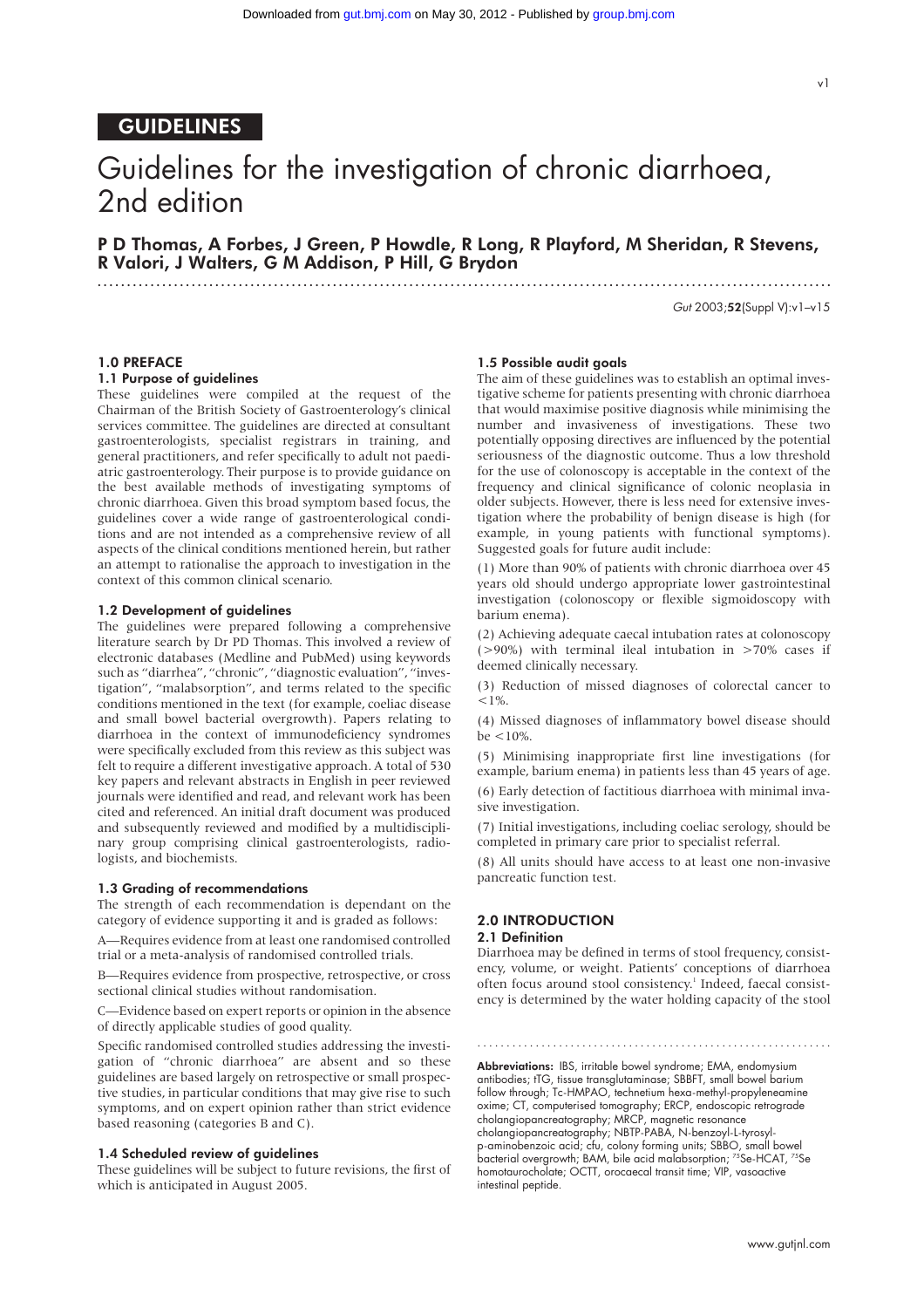(that is, the amount of non-bound "free" water) and this perhaps best defines the concept of diarrhoea.<sup>1</sup> However, quantification of this in clinical practice may prove difficult and so other criteria, such as the passage of more than three stools per day or stool weight, provide alternative means of definition. A stool weight of 200 g/day is often regarded as the upper limit of normal2 but this can be misleading as stool weights vary greatly and "normal" stool volumes can exceed this value, particularly when non-Western diets are encountered. Conversely, distal colonic pathology may not increase stool weight above 200 g/day. A pragmatic definition incorporates these elements: diarrhoea is the abnormal passage of loose or liquid stools more than three times daily and/or a volume of stool greater than 200 g/day.

Further potential for confusion arises from the discrepancy between the medical and "lay" concepts of diarrhoea and these need to be clarified at the initial appraisal. Faecal incontinence in particular is commonly misinterpreted as diarrhoea<sup>3</sup> while symptoms relating to functional bowel disease can be difficult to distinguish from organic pathology on the basis of history alone.

There is no consensus on the duration of symptoms that define chronic as opposed to acute diarrhoea. However, most groups would accept that symptoms persisting for longer than four weeks suggest a non-infectious aetiology and merit further investigation.<sup>4</sup>

### 2.2 Prevalence

Chronic diarrhoea is one of the most common reasons for referral to a gastroenterology clinic. Prevalence rates in Western populations are difficult to estimate, partly through population differences, but also through difficulties in definition. In two population surveys, Talley *et al* reported a prevalence of "chronic diarrhoea" of between 7% and 14% in an elderly population, a proportion of which was likely to include patients with motility disorders (that is, 'functional bowel disease). Using a definition based on excessive stool frequency without the presence of abdominal pain, estimates of the prevalence of chronic diarrhoea in a Western population are of the order of 4–5%. $56$ 

### 2.3 Difficulties in establishing guidelines for the investigation of chronic diarrhoea

Reported change in stool frequency or form is characteristic of irritable bowel syndrome (IBS) and indeed forms part of the definition of the condition.7 8 Although stool weight does not usually increase in IBS, as symptom reporting forms the basis for the diagnosis and stool weight is rarely performed early in the course of investigation, considerable overlap between functional bowel disease and true "diarrhoea" occurs. As IBS may affect  $9-12\%$  of the population, there is clearly the potential for inappropriate investigation of patients reporting diarrhoeal symptoms. Conversely, new onset of diarrhoea may reflect serious organic disease such as colonic neoplasia. It is this wide diagnostic potential given similar reported symptoms that makes the introduction of specific guidelines difficult.

The broad range of conditions which lead to diarrhoea also make it difficult to be too proscriptive with regards to the investigative pathways that should be adopted. Diarrhoea may result from: (a) colonic neoplasia/inflammation; (b) small bowel inflammation; (c) small bowel malabsorption; (d) maldigestion due to pancreatic insufficiency; or (e) motility disorders, and it can be difficult to separate these on clinical grounds. The decision on whether to focus investigations on any one of these areas remains largely a matter of clinical judgement although, as will be discussed, the prevalence and potential seriousness of certain conditions (for example, colonic neoplasia) necessitates their exclusion early in the investigative scheme.

A further problem in the development of these guidelines has been the large number of investigative methods reported, particularly with regard to malabsorption. This reflects the failure of any single test to become established as the standard and, indeed, many of the available methods have not found a wide acceptance because of inadequate sensitivity, specificity, or ease of use. Moreover, there is considerable variation in protocols and analytical methods between laboratories that leads to poor reproducibility of results.<sup>10</sup> It is also unclear what place some of these tests (some of which were devised prior to the advent of endoscopy) hold in the current investigative scheme that incorporates access to small bowel and colonic histology.

# **Summary**

- Chronic diarrhoea may be defined as the abnormal passage of three or more loose or liquid stools per day for more than four weeks and/or a daily stool weight greater than 200 g/day.
- A clinical definition of chronic diarrhoea based on symptom reporting alone will lead to an overlap with functional bowel disorders such as irritable bowel syndrome.

### 3.0 INITIAL ASSESSMENT

The initial assessment of patients with chronic diarrhoea can be mostly carried out in the primary care setting. Routine blood, stool (if an infectious aetiology is suspected), and serological tests (for coeliac disease) should be performed. Open access flexible sigmoidoscopy, if available, may also be utilised. Although stool and urine testing for laxative abuse may be requested at this stage it may be difficult to exclude this as a cause of diarrhoea in this setting. An algorithm for the investigation of chronic diarrhoea is shown in fig 1.

### 3.1 History and examination

A detailed history is essential in the assessment of patients with chronic diarrhoea. This should attempt (a) to establish the likelihood that the symptoms are organic (as opposed to functional), (b) to distinguish malabsorptive from colonic/ inflammatory forms of diarrhoea, and (c) to assess for specific causes of diarrhoea.

Symptoms suggestive of an organic disease include a history of diarrhoea of less than three months' duration, predominantly nocturnal or continuous (as opposed to intermittent) diarrhoea, and significant weight loss. The absence of these, in conjunction with positive symptoms such as those defined in the Manning or Rome criteria<sup>78</sup> and a normal physical examination, are suggestive of a functional bowel disturbance, but only with a specificity of approximately 52–74%.<sup>11–13</sup> Unfortunately, these criteria do not reliably exclude inflammatory bowel disease.<sup>14-16</sup>

Malabsorption is often accompanied by steatorrhoea and the passage of bulky malodorous pale stools. However, milder forms of malabsorption may not result in any reported stool abnormality. Colonic, inflammatory, or secretory forms of diarrhoea typically present with liquid loose stools with blood or mucous discharge. Inspection of the stool may be helpful in distinguishing these two.

Specific risk factors, which increase the likelihood of organic diarrhoea or point to potential lines of investigation, should be sought (see table 1). These include:

(1) *Family history*. Particularly of neoplastic, inflammatory bowel, or coeliac disease.

(2) *Previous surgery*. Extensive resections of the ileum and right colon lead to diarrhoea due to lack of absorptive surface and hence fat and carbohydrate malabsorption, decreased transit time, or malabsorption of bile acids and a smaller bile acid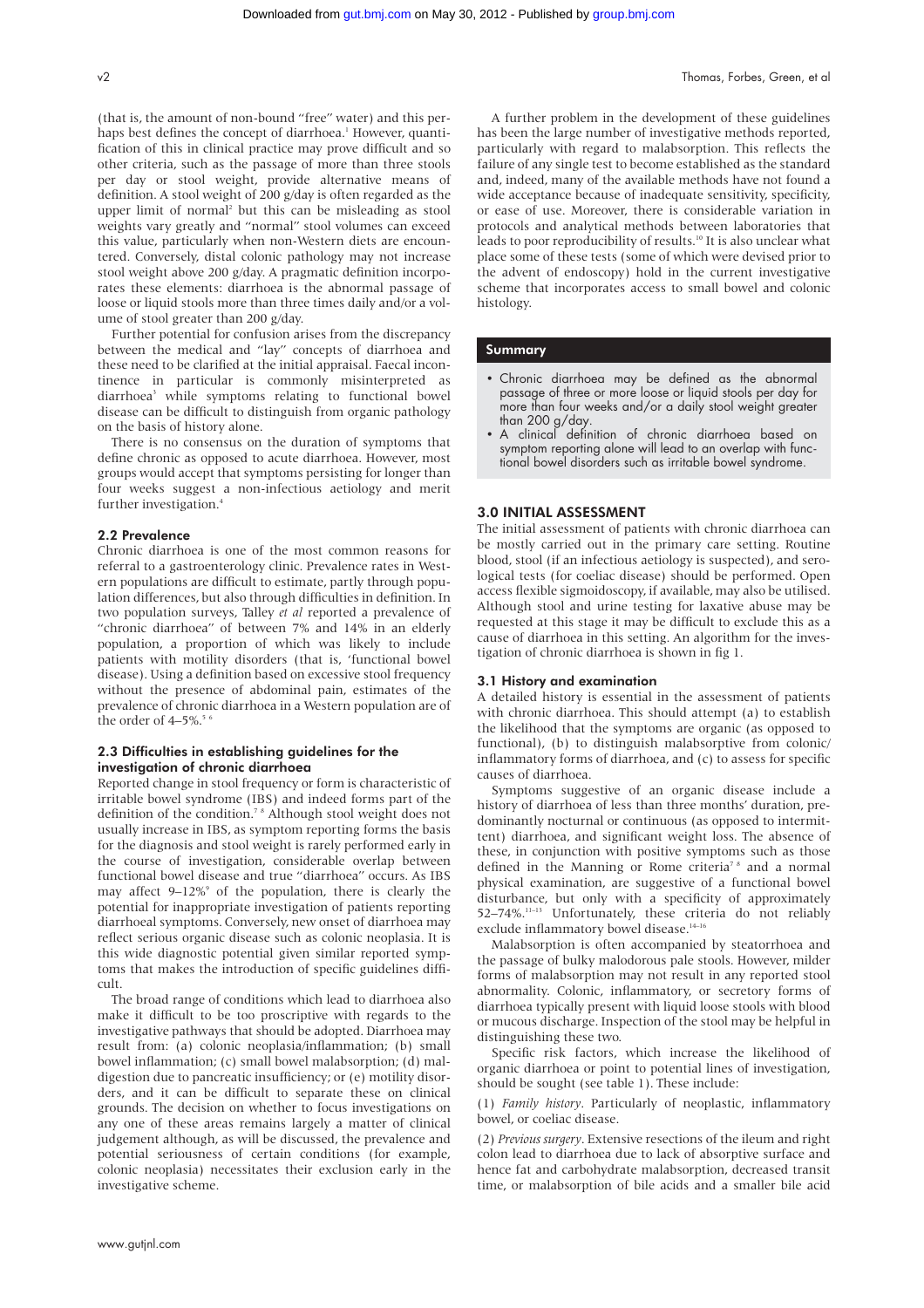

| Colonic neoplasia<br>Ulcerative and Crohn's colitis<br>Microscopic colitis<br>Small bowel<br>Coeliac disease<br>Crohn's disease |  |
|---------------------------------------------------------------------------------------------------------------------------------|--|
|                                                                                                                                 |  |
|                                                                                                                                 |  |
|                                                                                                                                 |  |
|                                                                                                                                 |  |
|                                                                                                                                 |  |
|                                                                                                                                 |  |
| Other small bowel enteropathies (for example, Whipple's disease,                                                                |  |
| tropical sprue, amyloid, intestinal lymphangiectasia)                                                                           |  |
| Bile acid malabsorption                                                                                                         |  |
| Disaccharidase deficiency                                                                                                       |  |
| Small bowel bacterial overgrowth                                                                                                |  |
| Mesenteric ischaemia                                                                                                            |  |
| Radiation enteritis                                                                                                             |  |
| Lymphoma                                                                                                                        |  |
| Giardiasis (and other chronic infection)                                                                                        |  |
| Pancreatic                                                                                                                      |  |
| Chronic pancreatitis                                                                                                            |  |
| Pancreatic carcinoma                                                                                                            |  |
| Cystic fibrosis                                                                                                                 |  |
| <b>Endocrine</b>                                                                                                                |  |
| Hyperthyroidism                                                                                                                 |  |
| <b>Diabetes</b>                                                                                                                 |  |
| Hypoparathyroidism                                                                                                              |  |
| Addison's disease                                                                                                               |  |
| Hormone secreting tumours (VIPoma, gastrinoma, carcinoid)                                                                       |  |
| Other                                                                                                                           |  |
| Factitious diarrhoea                                                                                                            |  |
| "Surgical" causes (e.g. small bowel resections, internal fistulae)                                                              |  |
| Drugs<br>Alcohol                                                                                                                |  |
| Autonomic neuropathy                                                                                                            |  |

pool.17 Bacterial overgrowth can often be a problem in this situation, particularly in bypass operations such as in gastric surgery and jejunoileal bypass procedures for morbid obesity. Shorter resections of the terminal ileum can lead to bile acid

diarrhoea that typically occurs after meals and usually responds to fasting and cholestyramine (see section 7.2). Chronic diarrhoea may also occur in up to 10% patients after cholecystectomy through mechanisms that include increased gut transit, bile acid malabsorption, and increased enterohepatic cycling of bile acids.<sup>18</sup>

(3) *Previous pancreatic disease*

(4) *Systemic disease*. Thyrotoxicosis and parathyroid disease, diabetes mellitus, adrenal disease, or systemic sclerosis may predispose to diarrhoea through various mechanisms, including endocrine effects, autonomic dysfunction, small bowel bacterial overgrowth, or the use of concomitant drug therapy.<sup>20</sup>

(5) *Alcohol*. Diarrhoea is common in alcohol abuse. Mechanisms include rapid gut transit, decreased activity of intestinal disaccharidases, and decreased pancreatic function<sup>21</sup>

(6) *Drugs.* Up to 4% of cases of chronic diarrhoea may be due to medications (particularly magnesium containing products, antihypertensive and non-steroidal anti-inflammatory drugs, theophyllines, antibiotics, antiarrhythmics, and antineoplastic agents) and food additives such as sorbitol and fructose, and these should be carefully sought.<sup>22</sup>

(7) *Recent overseas travel or other potential sources of infectious gastrointestinal pathogens*.

(8) *Recent antibiotic therapy and Clostridium difficile infection*. Many different tests are now available for the detection of *C difficile* but most clinical laboratories use a commercial enzyme immunoassay for *C difficile* toxin.

9. *Lactase deficiency* (see section 7.3).

### 3.2 Initial investigations

### 3.2.1 Blood tests

Abnormal initial screening investigations such as a high erythrocyte sedimentation rate, anaemia, or low albumin have a high specificity for the presence of organic disease.13 23 The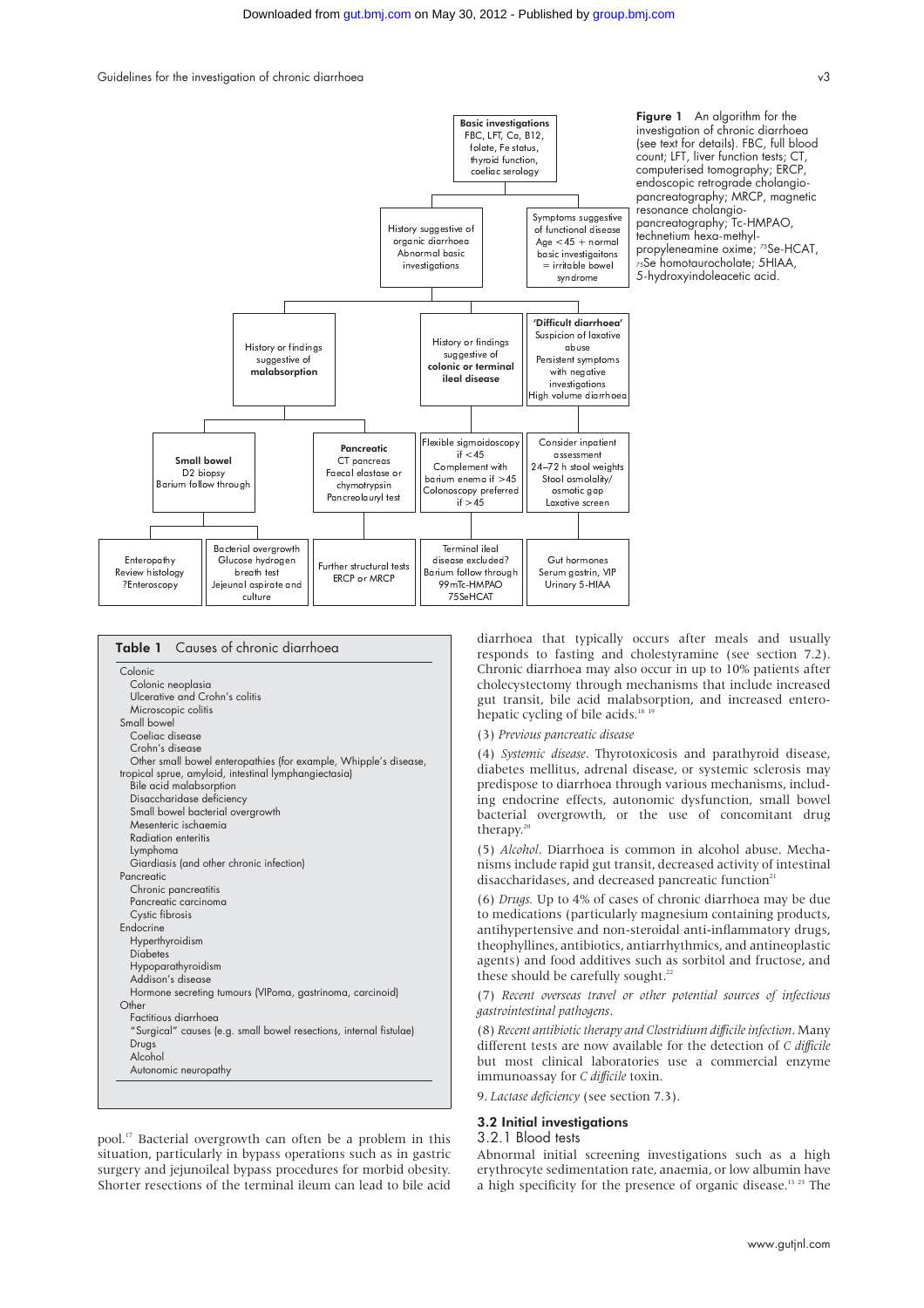presence of iron deficiency is a sensitive indicator of small bowel enteropathy, particularly coeliac disease,<sup>24</sup> but is obviously not a specific test. Guidelines regarding the approach to a patient with iron deficient anaemia have previously been published.<sup>25</sup> A basic screen for evidence of malabsorption should include full blood count, urea and electrolytes, liver function tests, vitamin B12, folate, calcium, ferritin, erythrocyte sedimentation rate, and C reactive protein. Thyroid function tests should also be performed at this stage.

### 3.2.2 Serological tests for coeliac disease

Coeliac disease is the most common small bowel enteropathy in the Western world, frequently presenting with diarrhoea due to steatorrhoea and malabsorption. Serological screening studies using IgA antiendomysium antibodies (EMA) or reticulin antibodies have shown a prevalence of between 1:200 and 1:559 in European and North American populations.<sup>26-30</sup> The prevalence is considerably higher when there is an associated autoimmune disease present (for example, insulin dependent diabetes, thyroid disease, or primary biliary cirrhosis) or in patients with Down's syndrome.<sup>31</sup> Many individuals are however asymptomatic—in one study only 46% had disturbance in bowel function with loose stools or steatorrhoea, suggesting that the prevalence in a symptomatic cohort may be higher.<sup>27</sup> As such, there is a strong case for routine serological testing for coeliac disease for all patients presenting with "diarrhoea". The recent identification of tissue transglutaminase (tTG) as the autoantigen of EMA<sup>32</sup> has led to the development of commercial ELISA kits for the detection of anti-tTG antibodies.<sup>33</sup> Most studies to date show no advantage in sensitivity compared with EMA for the detection of coeliac disease and inferior specificity. However, the development of methods based on human tTG is likely to improve the diagnostic accuracy. If confirmed, given the analytical advantages over EMA, this is likely to become the preferred serological test for coeliac disease in the near future.<sup>34</sup>

Reliance on serological testing for coeliac disease should be tempered with the knowledge that the condition is associated with selective IgA deficiency, which will give rise to false negative serum IgA antibody tests. Selective IgA deficiency occurs in 1:500 (0.2%)–1:700 (0.14%) of the general population but in 2.6% of patients with coeliac disease.<sup>39-41</sup> A recent study<sup>42</sup> has shown that both IgG antiendomysium and IgG anti-tTG antibodies may be suitable alternative serological means of diagnosing coeliac disease but are not suitable for monitoring the response to dietary modification. Antiendomysium IgA antibodies, in contrast, disappear following adequate treatment with a gluten free diet.<sup>42</sup> As such, one should consider requesting IgG, in addition to IgA serology, or checking total IgA levels when there is a high degree of suspicion regarding the diagnosis.

### 3.2.3 Stool tests

www.gutjnl.com

Given the difficulty of assessing diarrhoea based on history alone, inspection of the stool may be helpful. This can readily be performed in the course of a rigid sigmoidoscopy without bowel preparation. Ideally, stool weights over a 24–48 hour period should be recorded and may limit unnecessary investigation if values <200 g/day are obtained. However, in practical terms this is difficult to achieve in an outpatient setting and as such may be reserved for difficult cases, particularly where factitious diarrhoea is suspected, and collections will then be performed under inpatient supervision.

Stool tests may be divided into specific and non-specific tests. There are few specific stool tests available but these are of value. These include tests for pancreatic enzymes such as faecal elastase, which is discussed in section 6.4.2. Nonspecific stool tests are of questionable use. Measurement of stool (faecal fluid) osmolality and calculation of the osmotic gap have long been reputed to be of value in differentiating

Low stool osmolality (<290 mosmol/kg) suggests contamination of stool with dilute urine, water, or excess ingestion of hypotonic fluid. Measurement of stool creatinine can be used to assess the former. Faecal fluid osmolality is similar to that of serum even in patients taking laxatives or those with osmotic or secretory diarrhoea.<sup>43</sup> <sup>44</sup> The faecal osmotic gap is calculated from the following formula: (290–2× (sodium+potassium concentration)). Faecal sodium and potassium concentrations are measured in stool water after homogenisation and centrifugation. The osmotic gap of faecal fluid can be used to estimate the contribution of electrolytes and non-electrolytes to retention of water in the intestinal lumen. In secretory diarrhoea, unabsorbed electrolytes retain water in the lumen while in osmotic diarrhoea non- electrolytes cause water retention. Thus the osmotic gap should be large  $(>125$ mosmol/kg) in osmotic diarrhoea and small (<50 mosmol/kg) in secretory diarrhoea.<sup>44</sup> Further differentiation of osmotic and secretory diarrhoea may be provided by a trial of a 48 hour fast (usually as an inpatient). Continuation of diarrhoea despite this implies a secretory or factitious cause while cessation of diarrhoea during the fast is highly suggestive of osmotic diarrhoea.

Chronic diarrhoea due to infectious agents is rare in immunocompetent Western populations but stool cultures should be considered, particularly where there is a history of travel to high risk areas. Protozoan infections, such as giardiasis and amoebiasis, are most likely to result in chronic infections. Examination of three fresh stools for ova, cysts, and parasites remains the mainstay of diagnosis and has a sensitivity of approximately 60–90% for detection of these organisms. If there is doubt about persisting *Giardia* infection, then the use of a stool ELISA (92% sensitivity and 98% specificity) has largely replaced the need for intestinal biopsies and wet preparations. $45-47$  Serological testing is not effective in cases of suspected giardiasis but can be useful in amoebiasis where positive serology by an indirect haemagglutination test or ELISA can differentiate invasive disease from the asymptomatic carrier state.<sup>48</sup>

Stool analysis for fat is discussed in section 5.1.1. The role of other stool investigations remains, at present, unclear. Faecal occult blood testing has been used widely in screening for neoplasia but its role in the evaluation of diarrhoea has not been defined. Stool markers of gastrointestinal inflammation such as lactoferrin<sup>49</sup> and, more recently, calprotectin, are of considerable research interest but, as yet, these have not been introduced into clinical practice.<sup>50</sup>

### 3.3 Factitious diarrhoea

Factitious diarrhoea caused by laxative abuse or the spurious adding of water or urine to stool specimens is a common cause of reported chronic diarrhoeal symptoms in Western populations. The likelihood of this diagnosis increases as more numerous and repeated investigations reveal negative results. Thus although only 4% of patients visiting district gastroenterology clinics had factitious diarrhoea, this value increased to 20% of those evaluated at tertiary referral centres, making it the most common cause of diarrhoea of previously undetermined origin.<sup>52</sup> Similarly, a survey of patients who had undergone extensive evaluation revealed 33% who were found to be taking laxatives or diuretics; 22% had undiagnosed colitis (ulcerative or microscopic colitis), 7% had faecal incontinence, and 7% had other organic disorders.<sup>23</sup>

A high index of suspicion is necessary to prevent extensive and needless investigation. Patients who abuse laxatives often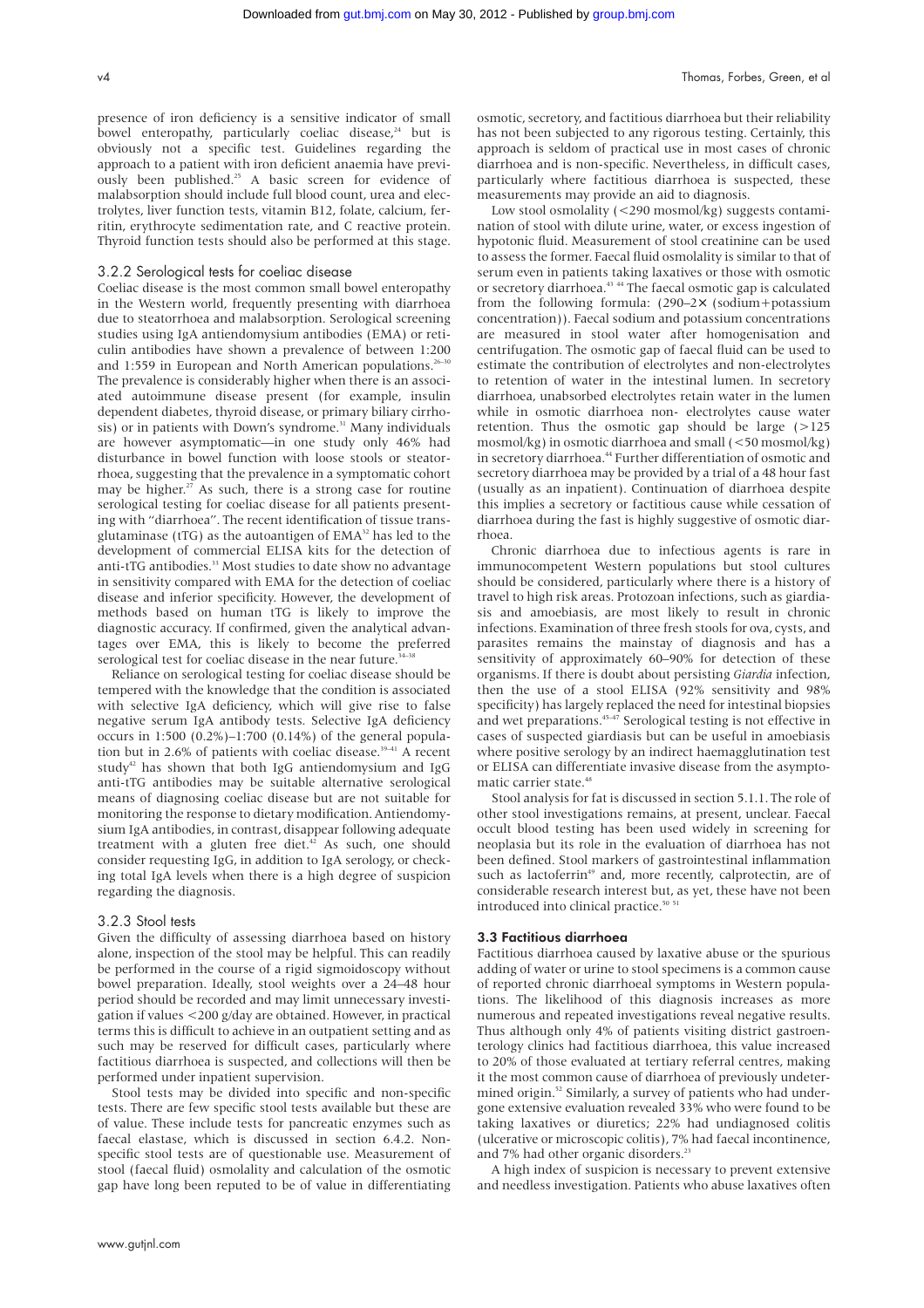have a psychiatric history, particularly that of an eating disorder, and have abnormal views on body shape or form, or have a connection with the health professions.<sup>53 54</sup> Although individuals who abuse laxatives may have major metabolic derangements and clinical manifestations (clubbing, hyperpigmentation of the skin, steatorrhoea, colonic inflammation, kidney stones, and osteomalacia), these are unusual and there are often few physical cues.

Dilutional, secretory, or osmotic diarrhoea may occur in factitious diarrhoea. Dilutional diarrhoea should be suspected in individuals with an abnormal faecal fluid osmolality (section 3.2.3). If faecal osmolality is less than 290 mosmol/kg (the osmolality of plasma) then water or a hypotonic solution has been added to the stool.<sup>55</sup> <sup>56</sup> Osmotic diarrhoea may occur as a result of ingestion of magnesium salts. A soluble faecal Mg concentration greater than 45 mmol/l strongly suggests Mg induced diarrhoea.

Repeated analysis of stool and urine is wise, as patients may ingest laxatives intermittently. Screening tests for laxative abuse should be by spectrophotometric or chromatographic analysis.57–59 Alkalinisation assays, although simple to use, (phenolphthalein, some anthraquinones and rhubarb turn the stool red, bisacodyl turns it purple-blue) are not of sufficient sensitivity and should be abandoned. A screen for "laxative abuse" should include the detection of anthraquinones, bisacodyl, and phenolphthalein in urine, and magnesium and phosphate in stool, and should be carried out in a specialist laboratory. Laboratories in the UK performing these tests should participate in the UK External Quality Assessment scheme for the detection of laxatives.

Such patients may be difficult to diagnose in an outpatient setting and hospital admission may be required to document stool volumes while concurrent laxative screens are performed. In this context the issue of "locker searches" of a patient's belongings for laxatives remains a contentious issue with varying views on the ethics of this approach.<sup>60</sup>

# Summary and recommendations

- Screening blood tests should include full blood count, erythrocyte sedimentation rate, C reactive protein, urea and electrolytes, liver function tests, calcium, vitamin B12, folate, iron studies, and thyroid function. These have a high specificity but low sensitivity for the presence of organic disease (B).
- Although infectious diarrhoea is uncommon in immunocompetent patients from the developed world with chronic symptoms, stool cultures and stool microscopy should be performed (C).
- Coeliac disease is the most common small bowel enteropathy in Western populations. Patients with diarrhoea should be screened for this using serological tests (currently antiendomysium antibodies), which have a high sensitivity and specificity for the disease (A).
- Factitious diarrhoea becomes increasingly common in specialist referral practice, and screening for laxative abuse should be performed early in the course of investigation (B).

# 4.0 SMALL AND LARGE BOWEL MUCOSAL DISEASE 4.1 Endoscopic and histological assessment

### 4.1.1 Flexible sigmoidoscopy

In most patients with chronic diarrhoea, some form of endoscopic investigation will be necessary. However, in cases where malabsorption is suspected, investigations should be directed along the lines suggested in the sections devoted to pancreatic or small bowel malabsorption. In young patients (less than 45 years) reporting "diarrhoea" but who have other typical symptoms of a functional bowel disorder and negative initial investigations, a diagnosis of IBS may be made in the primary care setting without recourse to further investigations.<sup>9</sup> However, patients under 45 years with atypical and/or severe symptoms and documented diarrhoea (as previously defined) should have further evaluation.

Unprepared rigid sigmoidoscopy has long been used in the outpatient setting to quickly assess the rectum and stool. This remains an appropriate examination in those younger patients who on clinical grounds are believed to have a functional bowel disorder. However, in patients with chronic diarrhoea, flexible endoscopy is the preferred examination, allowing assessment of the sigmoid and descending colon and sampling of the colonic mucosa for histological examination. Several authors have shown that, in this age group, most pathology occurs in the distal colon and is thus accessible with a flexible sigmoidoscope.<sup>4 61 62</sup> In a study that examined the prevalence and anatomical distribution of colonic pathology in patients presenting with non-human immunodeficiency virus related chronic diarrhoea, it was demonstrated that 15% of patients had colonic pathology<sup>62</sup>: 99.7% of these diagnoses could have been made from biopsies of the distal colon using a flexible sigmoidoscope, the primary diagnoses being microscopic colitis, Crohn's disease, melanosis coli, and ulcerative colitis.

### 4.1.2 Colonoscopy

Diarrhoea may be caused by colorectal neoplasia. Studies of screening colonoscopy in asymptomatic individuals have shown a prevalence of colonic adenomas of between 14.4% and 37.5% (7.9% with adenomas  $>10$  mm).<sup>63 64</sup> This prevalence is strongly influenced by age, male sex, and a history of a first degree relative with colorectal cancer.<sup>63</sup> <sup>65</sup> <sup>66</sup> Few studies have addressed the frequency of neoplasia in symptomatic patients, and none has specifically addressed the prevalence of adenomas in patients undergoing colonoscopy for diarrhoea. However, Neugut and colleagues $67$  showed a prevalence of colonic neoplasms of 27% in those patients undergoing colonoscopy for a change in bowel habit, a value which approached the yield of 33.6% in patients with a history of rectal bleeding. A large proportion (approximately 50%) had neoplasia proximal to the splenic flexure, indicating the need for full colonoscopy rather than flexible sigmoidoscopy in these patients. $64.67$ 

In addition to neoplasia, colonoscopy also has a diagnostic yield for other conditions ranging from 7% to 31%, with inflammatory bowel disease and microscopic colitis being most commonly found.61 68–70 Routine ileoscopy further adds to the value of colonoscopy. While this led to a positive diagnosis in only 2.7% of asymptomatic patients undergoing surveillance colonoscopy, this increased to 18% in non-HIV patients who complained of diarrhoea.<sup>71</sup> In patients in whom a diagnosis of inflammatory bowel disease is suspected, the value of ileoscopy and biopsy is further enhanced: 36% of patients with a normal colonoscopy and diarrhoea had terminal ileal disease.72 These results are subject to considerable referral bias but when taken together they suggest that in chronic diarrhoea, colonoscopy and ileoscopy with biopsy may lead to a diagnosis in approximately 15–20% of cases, a value that may approach 40% in those patients with suspected inflammatory bowel disease.

Colonoscopy is also the preferred modality to exclude or confirm microscopic colitis. Lymphocytic and collagenous colitis (collectively called microscopic colitis) are conditions with a similar natural history and often (in 25–30%) overlapping features.<sup>73 74</sup> These conditions have increasingly been identified as a cause of diarrhoea in patients with macroscopically normal mucosa. Although the diagnosis has often relied on biopsies obtained at flexible sigmoidoscopy, recent studies have pointed to the high false negative yield from rectosigmoid histology (34–43%). These authors recommend samples from the ascending and transverse colon to maximise the likelihood of correct diagnosis.<sup>75</sup><sup>76</sup>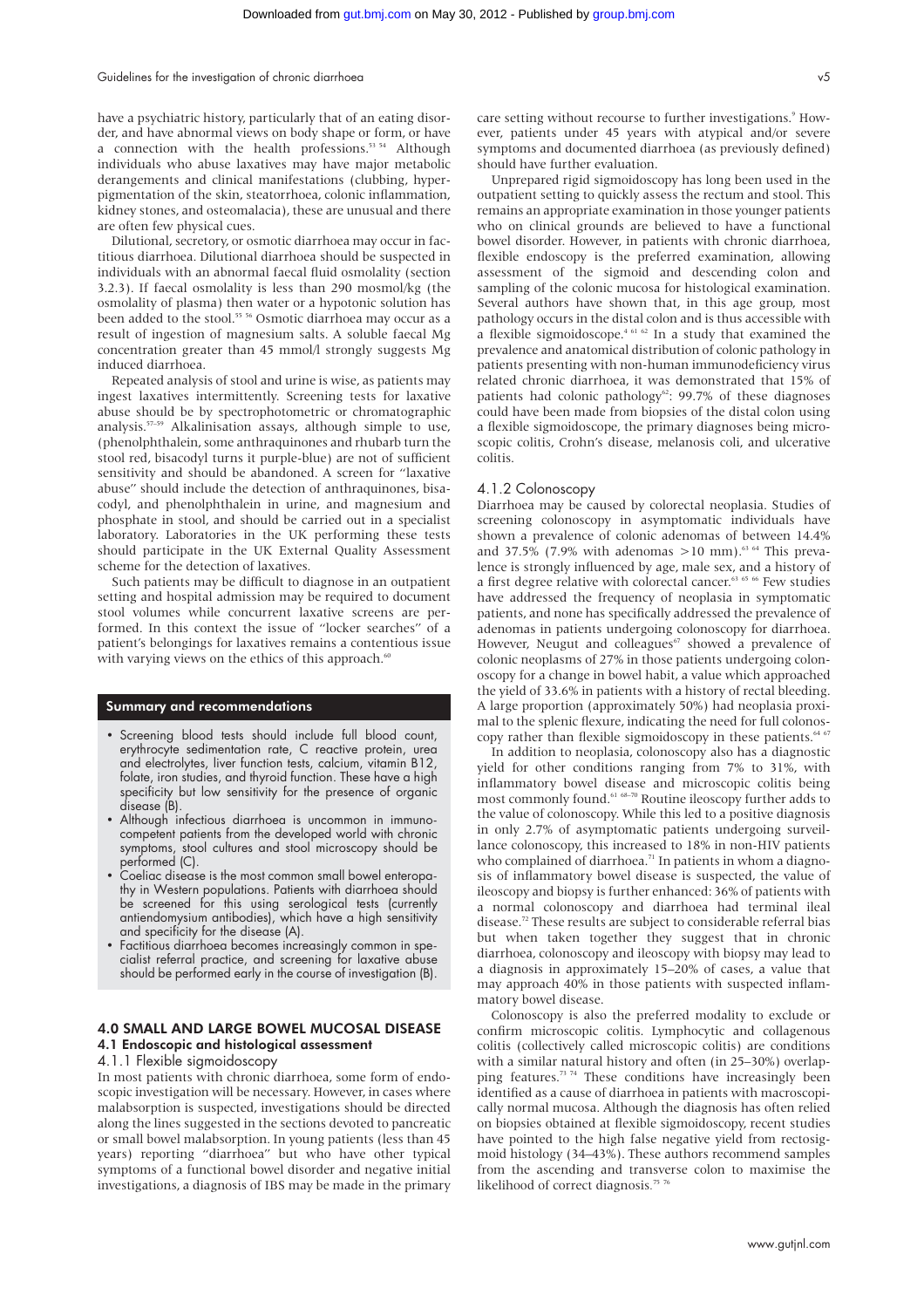Colonoscopy is a more sensitive test than barium enema and given this, and the need to obtain histology to exclude colitis, the former investigation is recommended.<sup>7</sup>

### 4.1.3 Upper gastrointestinal endoscopy

There is little information on the diagnostic yield of upper gastrointestinal endoscopy in patients whose diarrhoea is suspected to be due to malabsorption. This will clearly vary depending on the cohort of patients being investigated, referral criteria, and degree of suspicion for any given underlying diagnosis. Antiendomysium IgA antibody is currently the preferred firstline test for coeliac disease rather than endoscopic duodenal biopsy in patients with diarrhoea and/or malabsorption. However, distal duodenal biopsies should be performed in those patients in whom small bowel malabsorption is suspected on clinical grounds, even in the absence of positive antiendomysium antibodies to assess for the presence of other small bowel enteropathies.

### 4.2 Small bowel imaging and enteroscopy

Although total colonoscopy and ileoscopy is likely to represent the gold standard for excluding inflammatory disease in the ascending colon and terminal ileum, in some cases endoscopy will be incomplete. Consequently, further imaging of the terminal ileum and proximal colon may be warranted.

The small bowel barium follow through (SBBFT) or barium enteroclysis remains the standard means of assessing small bowel mucosa, although there is some controversy over their value. Some groups report both a low sensitivity and specificity<sup>79</sup> while others suggest a specificity for excluding small bowel disease of  $92\%$ .<sup>80</sup> These results are in part explained by the low incidence of small bowel disorders and it is likely that a negative result offers reasonably reliable exclusion of macroscopic small bowel disease (see small bowel enteroscopy, below). Debate also continues over the relative merits of enteroclysis and SBBFT. Bernstein and colleagues<sup>81</sup> found little difference between the two techniques in the diagnosis or exclusion of small bowel disease in Crohn's patients while others have found enteroclysis to be superior.<sup>79 82</sup> It is likely that in expert hands SBBFT is of equivalent sensitivity and specificity to enteroclysis.

Small bowel enteroscopy has been evaluated as a complementary investigation to SBBFT, either as a means to distinguish small bowel abnormalities or to assess further the small bowel after a negative radiological investigation.<sup>83</sup> The diagnostic yield in this series appeared high (31.5% of enteroscopy procedures giving a positive diagnosis in patients with a normal SBBFT, and 48.2% of investigations leading to a diagnosis in those with abnormal SBBFT) but failure to exclude adequately patients with small bowel enteropathy (accessible for diagnosis using conventional duodenal biopsies) may have artificially raised this yield. Removal of these cases led to an overall diagnostic rate of approximately 20%, which is in keeping with the 22% diagnostic yield using this procedure that was achieved by Landi and colleagues<sup>84</sup> in cases with chronic diarrhoea and/or malabsorption. Although the role of small bowel enteroscopy remains to be defined, it seems unlikely it will be of benefit in most cases of malabsorption believed to be due to small bowel disease.

A key feature of enteroscopy studies is the consistently high false negative rate of prior upper and lower endoscopy, emphasising the need to ensure that adequate visualisation and biopsy of the duodenum and ileum have been achieved. In some cases this may necessitate a repeat endoscopy. Where this is not possible, alternative methods of small bowel visualisation are required, particularly in relation to excluding inflammatory activity within the small bowel.

Segal and colleagues<sup>85</sup> first described the use of radiolabelled white cells in the investigation of inflammatory bowel disease in 1981. Subsequent use of <sup>99m</sup>technetium hexamethyl-propyleneamine oxime (Tc-HMPAO) was shown to offer superior imaging, a simpler labelling technique, and equivalent results to <sup>111</sup>indium scanning, with the additional advantage of a greatly reduced radiation burden.<sup>86 87</sup> This technique has recently been assessed in relation to colonoscopy with biopsy and SBBFT in the diagnosis of inflammatory bowel disease in children, to whom the technique is particularly suited. Tc-HMPAO had equivalent sensitivity and specificity to endoscopy with biopsy while SBBFT showed a sensitivity of only 42%. Tc-HMPAO would therefore appear to be an alternative means to diagnose or exclude small bowel inflammatory disease in the absence of endoscopic ileal access.

### Summary and recommendations.

- In patients less than 45 years with typical symptoms of functional bowel disease, normal examination, and normal screening blood tests, a positive diagnosis can be made and no further investigation is necessary (C).
- Patients less than 45 years with chronic diarrhoea and/or atypical symptoms should undergo flexible sigmoidoscopy in the first instance as the diagnostic yield differs little from the use of colonoscopy in this age group (B).
- In patients over 45 years with chronic diarrhoea, colonoscopy (with ileoscopy) is the preferred investigation. This may yield abnormalities in up to 30% of cases, has a better sensitivity than barium enema, and allows sampling of the colonic mucosa for histological examination (B).
- Antiendomysium antibody testing is currently the preferred firstline test for coeliac disease but if negative and small bowel malabsorption is suspected, upper gastrointestinal endoscopy with distal duodenal biopsies should be performed to assess for the presence of other small bowel enteropathies (C).
- Small bowel imaging (barium follow through or enteroclysis) should be reserved for cases where small bowel malabsorption is suspected and distal duodenal histology is normal (C).
- "Technetium hexa-methyl-propyleneamine oxime (Tc-HMPAO) labelled white cell scanning is a non-invasive useful technique to examine for intestinal inflammation and has equivalent sensitivity to small bowel follow through in the assessment of terminal ileal Crohn's disease (B).

### 5.0 NON-INVASIVE TESTS FOR MALABSORPTION

Malabsorption may occur as a result of defective luminal digestion due to lack of pancreatobiliary enzymes, or from failure of absorption due to mucosal disease or structural disorders. Although there is generally a combination of fat, carbohydrate, protein, vitamin, and mineral deficiencies, a predominance of one or other of these may exist. Thus pancreatic exocrine insufficiency is the usual cause of severe and dominant steatorrhoea where faecal fat excretion exceeds 13 g/day (47 mmol/day).<sup>88</sup> This is rare in mucosal or structural disease although milder forms of steatorrhoea commonly occur. In comparison, carbohydrate malabsorption is predominantly associated with mucosal disease or dysfunction.

Approaches to the investigation of malabsorption involve either measurement of an absorbed test substance in blood or urine or detection in faeces of a substance that has not been absorbed. A variation of the latter is the use of breath testing which relies on the breakdown of the malabsorbed test substance by colonic flora.

### 5.1 Tests for fat malabsorption

### 5.1.1 Stool fat

Three day collection of stools for measurement of unabsorbed fat has been the standard test for malabsorption for decades and continues to be used by British gastroenterologists.<sup>10</sup> However, there are several limitations to the technique including difficulty in collecting complete three day samples, lack of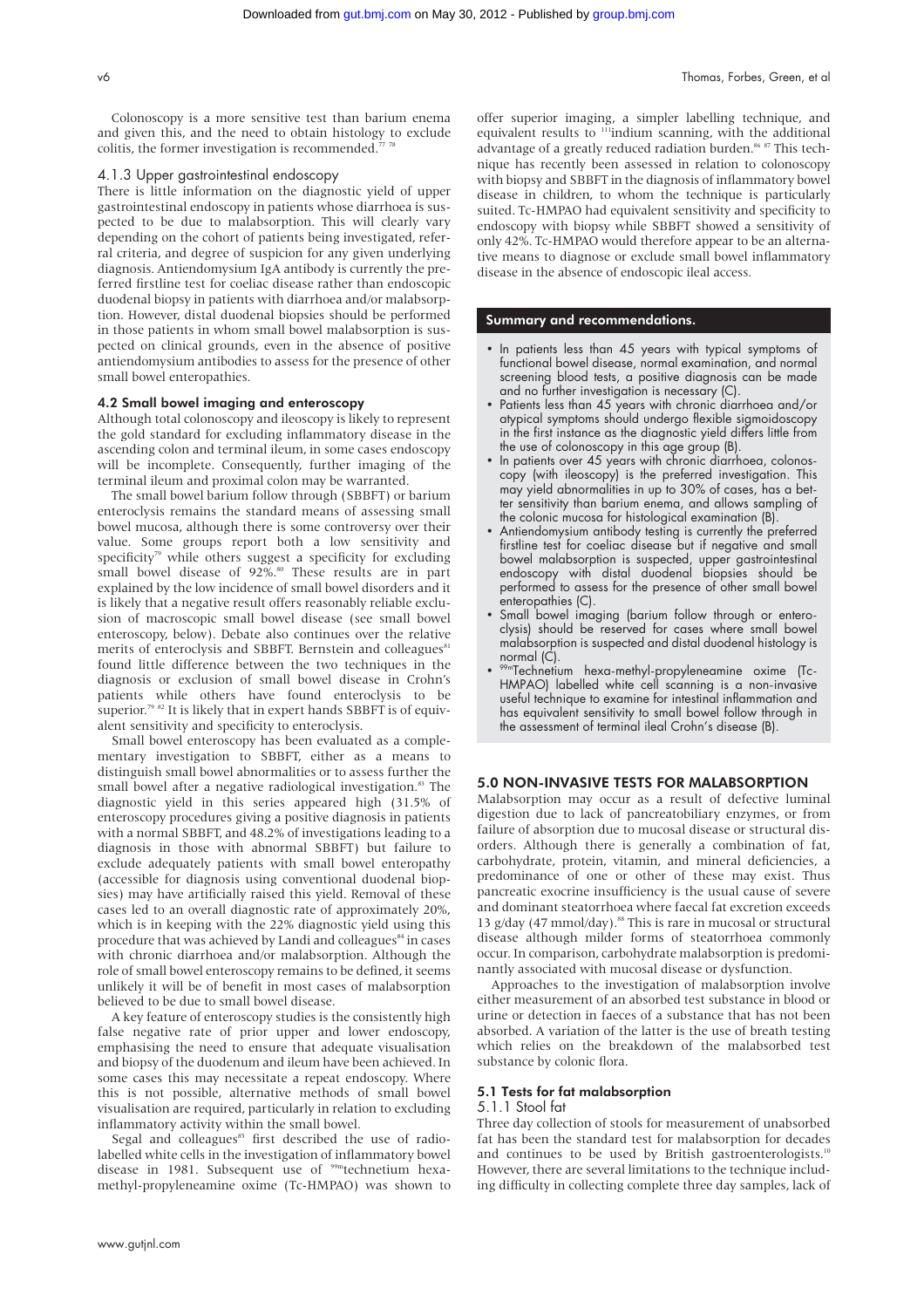quality control of analysis, and lack of standardisation between laboratories.<sup>10</sup> For these reasons, its increasingly curtailed availability, and the limited diagnostic information provided by a positive result, some authors have suggested that routine use of the test be abandoned.<sup>89</sup>

Alternative methods of assessing fat malabsorption have been developed which rely on single stool analysis of fat content or analysis of radiolabelled byproducts of fat hydrolysis on breath testing. However, these techniques are not widely available in the UK and their role is somewhat in question given their generally limited sensitivity for mild fat malabsorption and lack of diagnostic specificity. In general, more specific investigations such as stool elastase or antiendomysium antibodies are recommended. However, in situations where these tests are negative and malabsorption still suspected, single stool tests for fat may be a useful adjunct if available.

Faecal fat concentration (g faecal fat/100 g wet stool weight) is reported to correlate well with total fat excretion (correlation coefficients of 0.86–0.97).90–95 Other methods for estimation of faecal fat in stool are semiquantitative and give a moderate correlation with quantitative methods. The stool steatocrit involves separating a faecal homogenate by centrifugation into a lipid, water, and solid phase. Faecal acidification much improves this method with a correlation with three day faecal fat of 0.761.<sup>96</sup> Sudan III staining of stools has also been used as a qualitative test for fat malabsorption and more recently has been adapted to give a quantitative result.<sup>97</sup> Both stool steatocrit and Sudan III stool staining may be considered to be useful simple semiquantitative tests in the investigation of fat malabsorption although it is questionable whether they are superior to a visual assessment of stool for fat.<sup>98</sup>

#### 5.1.2 Breath tests

Breath tests for fat malabsorption offer an attractive alternative to stool tests. 14C-triolein absorption has been used as an alternative to faecal fat. The test assesses both lipolysis and absorption. Sensitivities of 85–100% have been reported with specificity >90% using a fat load of about 20  $g$ ,<sup>99-101</sup> although lower sensitivity has been reported when faecal fat is only 7–14 g/day (25–50 mmol/day).<sup>102</sup> However, larger fat loads lead to delays in <sup>14</sup>CO<sub>2</sub> excretion and the test procedures are not well standardised. The test is inappropriate in patients with diabetes, liver disease, or obesity.

Fat absorption tests based on stable (that is, nonradioactive) isotopes have also been developed using a variety of <sup>13</sup>C-substrates.<sup>103–106</sup> <sup>13</sup>C-Hiolein is a long chain triglyceride obtained from algae. The procedure involves oral administration of 13C-Hiolein (2 mg/kg) given with a rice snack, with subsequent breath <sup>13</sup>CO<sub>2</sub> measured by mass spectrometry. Sensitivity and specificity values are comparable with those for 14C-triolein.103 A 13C mixed chain triglyceride has also been used in children<sup>104</sup> and adults.<sup>105</sup> This substrate has a medium chain fatty acid in the 2 position and is designed to assess intraluminal pancreatic lipase activity. Ventrucci and colleagues<sup>106</sup> have used <sup>13</sup>C-cholesteryl octanoate to assess pancreatic exocrine insufficiency but were unable to detect mild/moderate dysfunction satisfactorily.

#### 5.2 Tests for protein loss

Proteins are digested into polypeptides and amino acids in the gut lumen by pancreatic enzymes before active absorption. Malabsorption of these breakdown products rarely occurs in the absence of fat or carbohydrate malabsorption. This, and the fact that measurement of protein absorption is difficult and unreliable, means that assessments of protein malabsorption are rarely performed in clinical settings. Two methods have been described, namely faecal clearance of  $\alpha_1$ -antitrypsin<sup>107</sup> or radiolabelled albumin,<sup>108</sup> the former being available in a few service laboratories.

## 5.3 Non-invasive tests for small bowel enteropathy

Prior to the advent of endoscopic biopsy, assessment of small bowel mucosal function was primarily achieved by quantifying absorption of the inert sugar **D-xylose**. D-Xylose absorption is largely by passive diffusion<sup>109</sup> and thus its absorption reflects breakdown of the intestinal barrier and increased intestinal permeability, as seen in small bowel enteropathy, rather than an active absorptive process. Although widely offered in hospital laboratories (72% of British hospitals offered this service in a recent survey) and despite literature supporting a good correlation with histological abnormalities,<sup>110</sup> <sup>111</sup> it is sensitive rather than specific, and the analytical performance of the test is poor in routine practice. As such it is becoming largely superseded by access to small bowel histology obtained at endoscopy and/or serological tests for coeliac disease.<sup>10</sup>

The non-invasive measurement of intestinal permeability has been an established research tool for almost 20 years but is not used widely in clinical practice. The procedure involves oral administration of two test probe substances. Typically, these include substances with a differing molecular weight and hence different rates and routes of absorption and urinary excretion. Examples include multiple ethylene glycol polymers of different molecular weights, a mixture of oligosaccharide (for example, lactulose) and monosaccharide (for example, L-rhamnose or mannitol), or the use of a non-degraded radiolabelled chelate (for example, <sup>51</sup>Cr-EDTA). Differential urinary excretion is then quantified for the test substances and a specific index of intestinal permeability obtained. The procedure is similar to urinary D- xylose testing but the use of two probes negates the effect of pre or post mucosal factors that influence the results. An abnormal result is also non-specific and non-diagnostic, other than establishing the existence of a mucosal abnormality. However, intestinal permeability measurements have been widely used in the research setting in Crohn's disease, coeliac disease, and non-steroidal anti-inflammatory drug enteropathy, and have been advocated as a screening tool and a non-invasive test of clinical response in coeliac disease and other small bowel enteropathies.<sup>112</sup>

### Summary and recommendations

- Quantification of three day faecal fat is poorly reproducible, unpleasant, and non-diagnostic, and its use should be discouraged (C).
- Single stool analyses such as faecal fat concentration and semiquantitative methods such as acid steatocrit correlate moderately well with three day faecal fat quantification and offer an alternative method of assessing fat malabsorption but are not readily available in most centres. Newer specific tests of pancreatic dysfunction, such as stool elastase, are preferred (B).
- Breath tests for fat malabsorption include <sup>14</sup>C-triolein or a  $13C$  labelled mixed triglyceride as substrates. These have a low sensitivity for mild or moderate fat malabsorption but where available may serve as an alternative to faecal fat collection (B).
- Non-invasive investigations for small bowel enteropathy such as urine or serum <sup>D</sup>-xylose testing, although of high sensitivity in clinical studies, often have a poor performance in routine practice and have largely been superseded by the availability of small bowel histology. Their use is not encouraged (C).

# 6.0 INVESTIGATION OF MALABSORPTION DUE TO PANCREATIC INSUFFICIENCY

# 6.1 Introduction

Chronic pancreatitis is accompanied by progressive destruction of both islet cells and acinar tissue. Loss of endocrine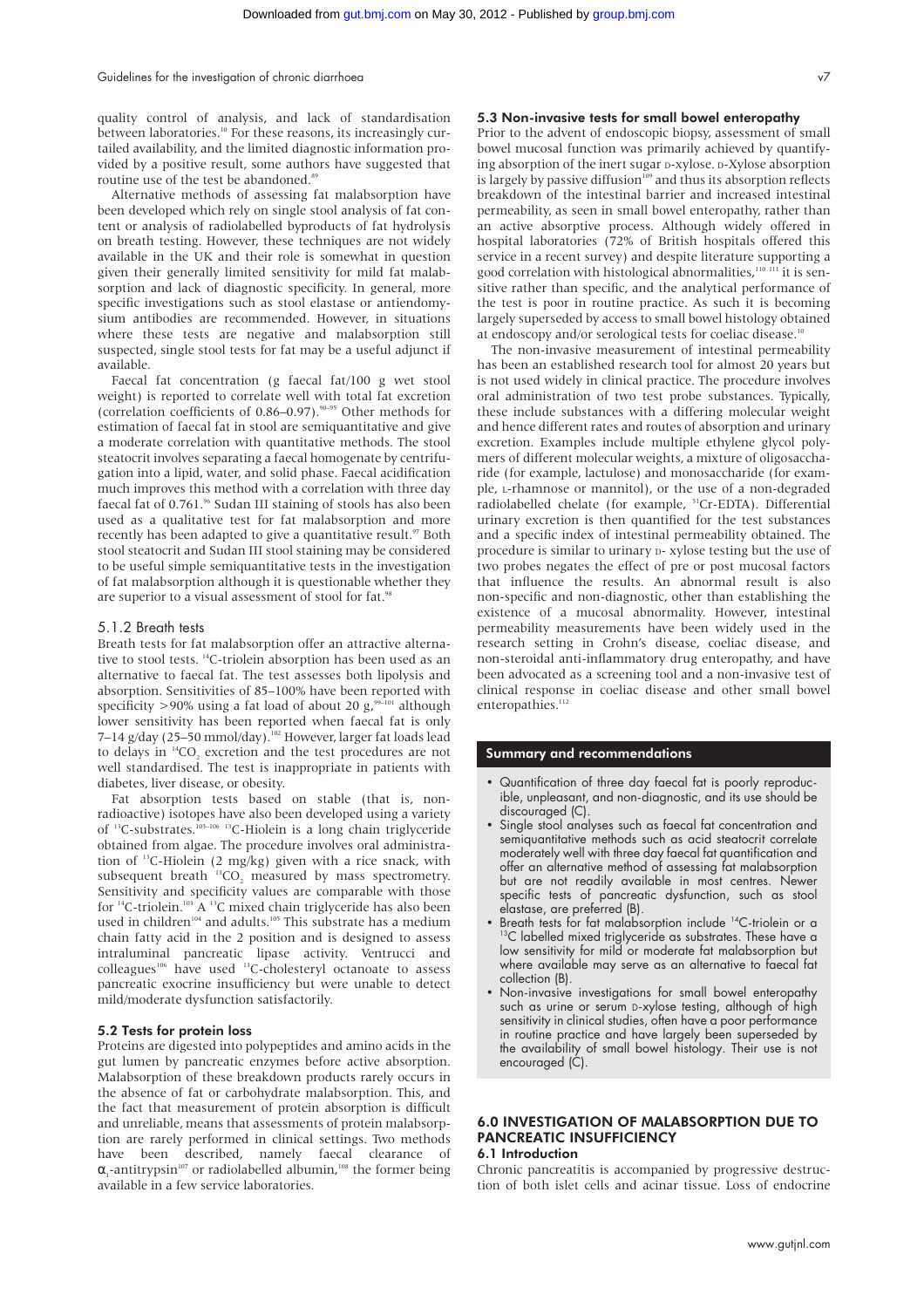function generally occurs late in the course of chronic pancreatitis, although an impaired glucose tolerance test and even frank diabetes mellitus may be found in early or mild disease.113 114 Loss of acinar tissue, responsible for the secretion of a wide array of enzymes essential for digestion of foodstuffs in the small intestine, leads to the characteristic malabsorption (or, more correctly, *maldigestion*) seen in pancreatic disease. This is difficult to distinguish clinically from malabsorption due to intestinal disease.

It is estimated that 90% of the pancreatic acinar tissue must be destroyed before symptoms of malabsorption become evident.<sup>115 116</sup> Patients with steatorrhoea due to pancreatic insufficiency will therefore have very abnormal results on all tests of pancreatic function. A therapeutic trial of pancreatic enzyme supplementation may be employed as an alternative to estimating pancreatic function, although the diagnostic value of this approach has not been adequately studied. As pancreatic enzyme treatment is expensive and may not always control the diarrhoea of pancreatic insufficiency without dose adjustment and other therapeutic manipulations, this approach to diagnosis is not recommended.

### 6.2 Invasive pancreatic function testing

These tests measure exocrine function by analysing duodenal aspirate, either after direct stimulation of pancreatic secretion using secretin (with or without cholecystokinin) or after indirect stimulation by the use of a standard test meal as in the Lundh test. Direct tube tests have been regarded as the gold standard for assessing pancreatic function.<sup>117 118</sup> However, they require meticulous technique, are time consuming, expensive, uncomfortable for the patient, and are not standardised, although recent attempts to simplify the procedure have been made.<sup>119</sup> To our knowledge they are no longer routinely performed in UK centres. Even the simpler Lundh test is seldom performed. This involves positioning of a single lumen tube in the duodenum. A test meal of glucose, corn oil, and casilan is given orally and four 30 minute aspirates are collected on ice to measure tryptic activity. The test is dependent on extrapancreatic factors such as gastric and vagal function, and endogenous secretin and cholecystokinin release. However, sensitivities of 90% for the detection of chronic pancreatitis across the whole range of the disease spectrum are achieved.

### 6.3 Pancreatic imaging

Part of the reason for the decline in the use of direct pancreatic function testing has been the growth and success of pancreatic imaging techniques: ultrasound, computerised tomography (CT), endoscopic retrograde cholangiopancreatography (ERCP), and latterly magnetic resonance cholangiopancreatography (MRCP). While hazardous, ERCP is, at present, the "gold standard" for the diagnosis of chronic pancreatitis and uses the presence of abnormal duct morphology for the detection of chronic pancreatic disease.120 Comparisons of ERCP with direct pancreatic function tests have shown considerable agreement: Rolny and colleagues<sup>121</sup> compared ERCP with the secretin-cholecystokinin test and showed that in chronic pancreatitis, secretin stimulation was low in 26/30 patients whereas ERCP showed an abnormal duct in 21 out of the same 30 patients. Two further studies have found a reasonably close relationship between ERCP and the secretin-pancreozymin test: approximately 10–15% of patients with normal pancreatograms will have abnormal secretin-pancreozymin results and 25% of patients with a normal secretin-pancreozymin test will have abnormal pancreatograms.<sup>118 120</sup> 12

Although many units use ultrasound scanning for initial screening, this has a sensitivity of only 50–60% in chronic pancreatitis.123 124 CT scanning has a sensitivity of 74–90% for pancreatic disease.<sup>125</sup> Several studies have suggested that MRCP is as sensitive as ERCP for the detection of pancreatic disease (chronic pancreatitis and pancreatic carcinoma)<sup>126–128</sup> and the recent development of MRI pancreatography after secretin stimulation may provide functional as well as structural information on the pancreas.<sup>129</sup> <sup>130</sup> Endoscopic ultrasound has also been reported to have a high sensitivity for the detection of early pancreatic disease<sup>131-133</sup> but its lack of wide availability limits the usefulness of this technique. Although the exact role of both endoscopic ultrasound and MRCP remain to be defined, it is likely that MRCP will become the imaging modality of choice for assessing pancreatic morphology.

### 6.4 Non-invasive pancreatic function testing

Because of the difficulty and, in the case of ERCP, the risk of performing invasive testing, there is a need for a simple, reliable, non-invasive test of pancreatic function. Many pancreatic function tests are available—an indication of the fact that none has yet achieved the goals of high levels of sensitivity and specificity while maintaining ease of use and interpretation.

#### 6.4.1 Serum enzymes

The use of serum enzyme estimation in the diagnosis of pancreatic insufficiency is hampered by the fact that pancreatic disease must be very advanced before serum enzyme concentrations become significantly reduced. Three serum enzymes in particular have been used to assess pancreatic function: lipase, trypsin/trypsinogen, and amylase. Comparisons suggest that trypsin is the most useful of the three serum tests.134 135 A combination of all three enzyme estimations has a higher positive predictive value but sensitivity appears to be poor.136 In a series of patients with pancreatic insufficiency, abnormally low serum enzymes were found in only 50% of cases. Although those patients with low serum enzymes invariably had a reduction to below 20% of the normal range, a substantial proportion of patients with marked functional impairment, as shown on invasive testing, had normal serum enzyme levels.137 Serum enzyme quantification is therefore not of value in the diagnosis of chronic pancreatitis.

### 6.4.2 Faecal tests

Pancreatic enzymes that have been measured in faeces include chymotrypsin, lipase, and elastase. There has been considerable controversy over the merits of stool measurement of chymotrypsin.138–140 Many of the initial problems related to the assay have subsequently been refined and it has been used with some success in the diagnosis of pancreatic disease in cystic fibrosis and non-specific chronic pancreatitis.<sup>141 142</sup> Stool chymotrypsin has also been compared with the N-benzoyl-Ltyrosyl-p-aminobenzoic acid (NBTP-PABA) test and the secretin-caerulin test.<sup>143</sup> The results revealed a good discriminatory capacity for those with normal and severely impaired pancreatic function, and the authors suggested that the faecal chymotrypsin test alone was sufficient in these groups but that patients with intermediate values require further confirmatory investigations.

Muench and colleagues<sup>144</sup> investigated the use of stool lipase analysis. However, in their study of 231 patients, its sensitivity was only 46% in patients with clinical pancreatic insufficiency, and the further use of this enzyme assay in this context has not been pursued.

More recently, faecal elastase has been suggested as a suitable marker for pancreatic insufficiency.<sup>145-147</sup> This pancreas specific enzyme is not degraded during intestinal transport and reaches concentrations in faeces that are 5–6 times those found in duodenal juice. A commercially available ELISA using two monoclonal antibodies is highly specific for the enzyme.<sup>148</sup> In a study of 79 patients, 44 of whom had abnormal secretin tests, Loser and colleagues<sup>146</sup> found sensitivities of 63%, 100%, and 100% for mild, moderate, and severe pancreatic insufficiency, respectively, although the number in the group with mild disease was small. There were also significant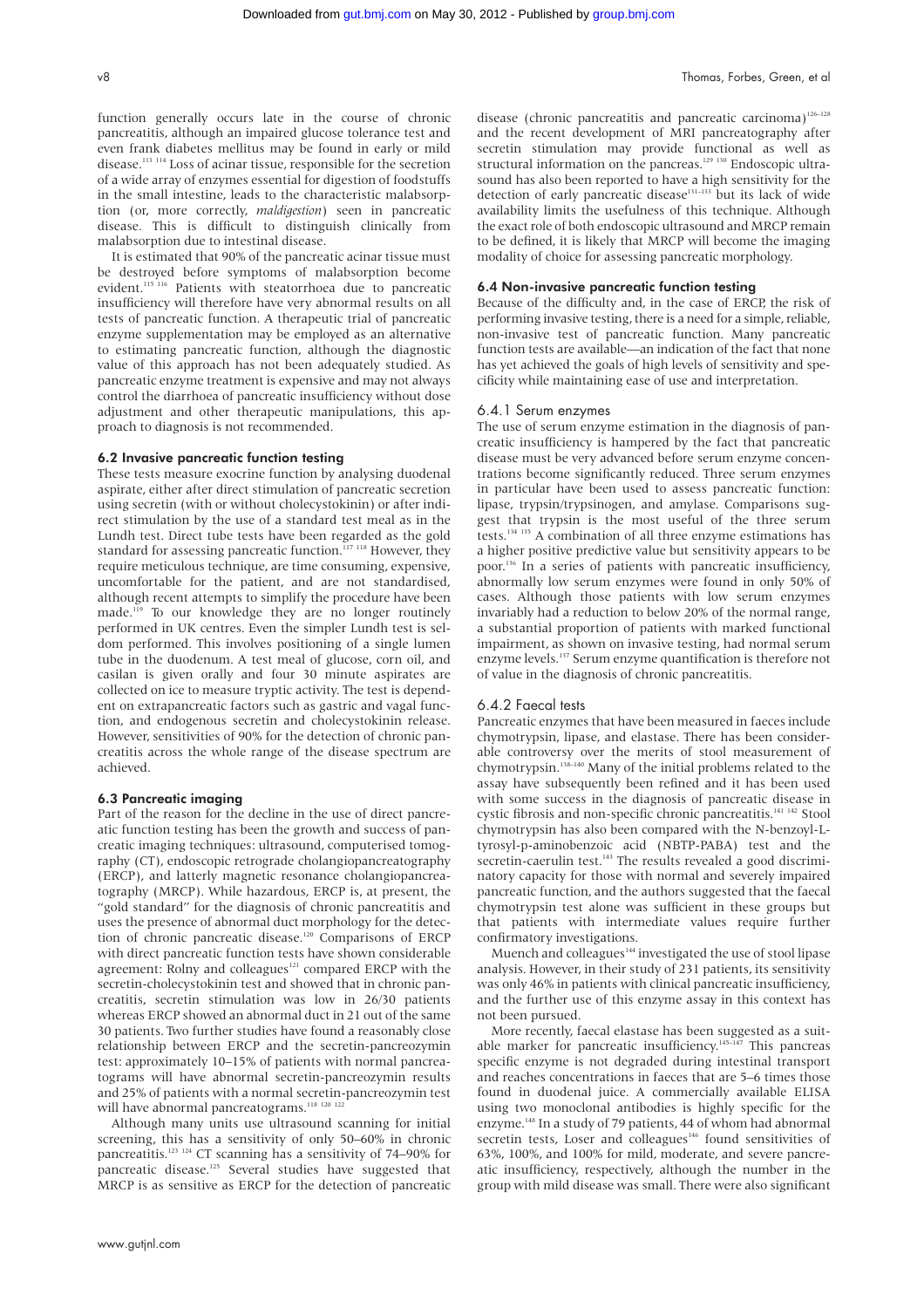correlations with duodenal elastase, lipase, amylase, and trypsin. These results were similar to an earlier study by Amann and colleagues<sup>149</sup> which concluded that the assay could not separate normal controls from those with "moderate" chronic pancreatitis. However, in the context of the diagnosis of pancreatic insufficiency as a cause of diarrhoea, faecal elastase appears to offer a reliable non-invasive test that is readily available. It also has been shown to discriminate well between diarrhoea of pancreatic and non-pancreatic origin.<sup>150</sup>

### 6.4.3 Oral (tubeless) pancreatic function tests *NBTP/PABA test*

This test is based on the luminal hydrolysis of (non-absorbed) N-benzoyl-L-tyrosyl-p- aminobenzoic acid (NBTP) by chymotrypsin, to release p-aminobenzoic acid (PABA), which is absorbed, conjugated in the liver, and excreted in urine where it can be measured. It requires an overnight fast, a test meal, and a 4–6 hour urine collection. The overall sensitivity for pancreatic disease varies between 64% and 83%,<sup>151 152</sup> with specificities of 81–93% when non-diarrhoeal controls are used, but this falls to 50% when controls with non- pancreatic steatorrhoea or liver diseases are employed.<sup>153</sup> The test is not widely used: pharmaceutical grade reagents are not available in the UK.

### *Fluorescein dilaurate test*

This is based on digestion of non-absorbed fluorescein dilaurate by pancreatic esterase to release lauric acid and fluorescein for absorption. The latter is then excreted in urine where it can easily be measured. The protocol involves an overnight fast followed by a standard test meal with fluorescein dilaurate on day 1 followed by a 6–10 hour urine collection. The procedure may be repeated on day 2 with fluorescein alone as a control, a 6–10 hour urine collection again being performed. The test is relatively inexpensive and is commercially available as the Pancreolauryl Test in the UK and shows good reproducibility.<sup>10</sup> Sensitivity for detecting severe pancreatic insufficiency is at least 85%.<sup>154–156</sup>

A meta-analysis of the available data<sup>157</sup> has suggested that the Pancreolauryl and NBT- PABA tests have an equivalent sensitivity in mild/moderate disease (39% and 46%, respectively) and in severe disease (79% and 71%, respectively) compared with invasive tube tests. Faecal chymotrypsin has a similar sensitivity (49% for mild/moderate and 85% for severe pancreatic insufficiency). Lankisch *et al* has subsequently shown no difference in the sensitivity of faecal chymotrypsin compared with faecal elastase in mild, moderate, or severe pancreatic disease.<sup>15</sup>

### Summary and recommendations

- Severe pancreatic insufficiency with malabsorption is normally associated with pancreatic duct abnormalities. At present ERCP offers the greatest sensitivity for the diagnosis of ductal changes. However, MRCP has the potential to replace ERCP as the imaging modality of choice and has the advantage of avoiding the risks associated with ERCP (B).
- Non-invasive pancreatic function tests include urine tests such as the Pancreolauryl test and stool tests such as faecal elastase or chymotrypsin. They depend on a significant loss of exocrine function and thus are only reliable in moderate/severe pancreatic disease, with poor sensitivity for mild disease (B).
- Non-invasive tests have approximately equivalent sensitivities for the detection of pancreatic insufficiency (B). Faecal elastase offers the advantages of acceptable reliability and convenience (a single stool sample is required) without the need for prolonged urine collections, and is therefore recommended as the test of first choice in patients who present with diarrhoea of putative pancreatic origin (C).

# 7.0 INVESTIGATION OF CHRONIC DIARRHOEA DUE TO SPECIFIC CONDITIONS

# 7.1 Small bowel bacterial overgrowth

## 7.1.1 Introduction

Despite food being non-sterile, and the high numbers of bacteria in the colon (concentrations of  $10^{\circ}-10^{\circ}$  colony forming units (cfu)/ml), the small bowel normally has little bacterial colonisation. Gastric acidity, intestinal peristalsis (via the fasting motor migratory complex), and the ileocaecal valve help to produce steep oroduodenal and ileocolic bacterial gradients, with concentrations in the proximal jejunum of less than  $10^4$ cfu/ml in the normal healthy state.

Small bowel bacterial overgrowth (SBBO) is probably an underdiagnosed condition. Few data exist on its prevalence in patients presenting with diarrhoea and/or malabsorption. However, it is clear that specific groups of patients are particularly prone to SBBO. These include those with intestinal dysmotility syndromes associated with systemic disease (for example, diabetes, scleroderma, intestinal pseudoobstruction), and those with anatomical disorders of prior surgery (for example, terminal ileal resection) or strictures of the small bowel. Gastric surgery and, in particular, that involving a blind loop is associated with a high prevalence of SBBO: up to 50% of patients with gastrojejunostomy and vagotomy compared with 5% of those with vagotomy and pyloroplasty, $159$ although the clinical significance of this finding is unclear.160 161 Other structural disorders of the small bowel such as jejunal diverticulosis are also associated with SBBO.

Considerable debate exists over the prevalence of SBBO in situations associated with achlorhydria such as old age or medical therapy with proton pump inhibitors. Lewis and colleagues<sup>162</sup> found that 14.5% of asymptomatic residents in an elderly care home had a positive glucose hydrogen breath test suggesting SBBO, a value that should be regarded with some circumspection given the moderate sensitivity and specificity of this method for the detection of SBBO. Riordan and  $\text{colle}$  colleagues<sup>163</sup> found that 64% of individuals over 75 years with chronic diarrhoea had colonic-type flora cultured from small intestinal secretions. Other authors however have suggested that although achlorhydria in old age may result in a higher prevalence of culture positive SBBO, this is frequently of little clinical consequence.<sup>164-1</sup>

Part of the difficulty in establishing a confident diagnosis of SBBO is the lack of a standardised investigative tool. Culture of a small bowel aspirate is the most direct method of investigation of bacterial overgrowth and has been considered to be the gold standard for diagnosis of this condition by some authors.<sup>167 168</sup> The presence of greater than 10<sup>6</sup> organisms/ml in either aerobic or anaerobic conditions is conventionally regarded as the criteria for a positive culture. However, bacterial overgrowth, particularly due to coliforms and enterococci, may occur in apparently healthy individuals with no evidence of malabsorption<sup>164 169</sup> and so the clinical relevance of such a positive result may be difficult to determine. Although it appears that anaerobic organisms are primarily associated with malabsorptive syndromes, isolation and categorisation of bacterial anaerobes are not routinely performed in many laboratories. Furthermore, the lack of standardisation of bacterial counts, the possibility of sampling errors, and the need for intubation have led to a need for a less invasive simpler investigation.

### 7.1.2 Breath tests

Non-invasive breath tests have, for many years, been an attractive alternative to culture of small bowel aspirates. However, the sensitivity and specificity of these tests are, in general poor. One of the first tests to be developed was the bile acid  $14^1C$ -glycocholate breath test<sup>170</sup> based on the ability of anaerobic bacteria to deconjugate bile salts liberating glycine which, after absorption, is metabolised to labelled CO, and can be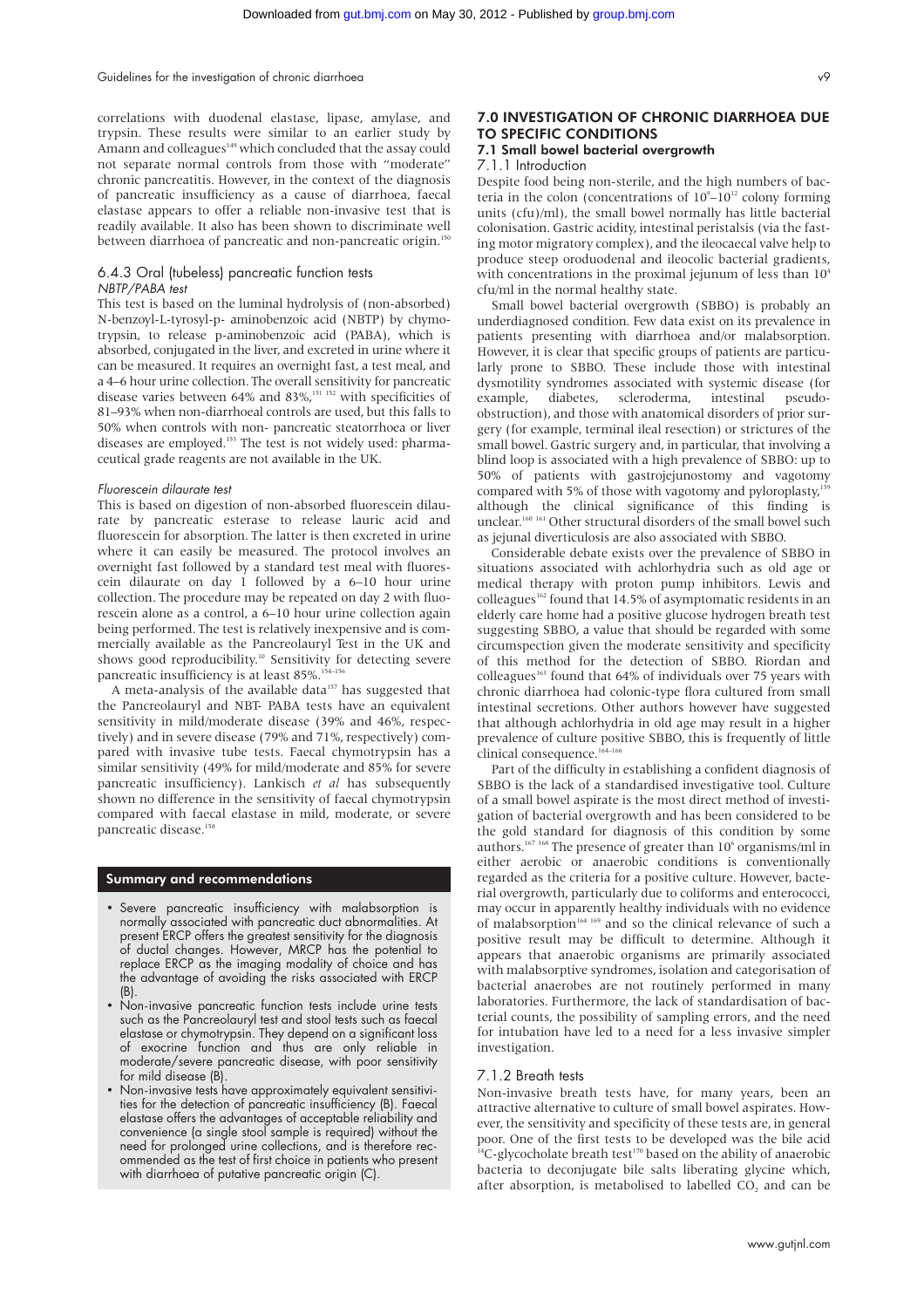measured in expired breath. This test is unable to differentiate bacterial overgrowth from ileal damage or resection. Because of its poor sensitivity, with a 30–40% false negative rate and poor specificity, this test has been largely abandoned.

Hydrogen breath testing is based on the ability of some bacteria to ferment carbohydrates with an end product of hydrogen, which is not produced by mammalian cells. It was originally proposed that breath testing after a carbohydrate load resulted in a double peak due to metabolism by small bowel bacteria, followed by a more prolonged peak due to metabolism by colonic bacteria.<sup>171</sup> However, the reproducibility of this double peak pattern has been challenged.172 173 The appearance of the initial peak is more likely to be due to fermentation by oropharyngeal flora.<sup>174</sup> In addition, a false negative result may occur in those individuals whose bacterial flora are not hydrogen producers. Approximately 3–25% of patients (depending on the population studied) do not have H, producing bacteria.<sup>175 176</sup> This may in part be due to variations in the particular species of bacteria involved in small bowel colonisation as, for example, none of *Staphlococcus aureus*, *Streptococcus viridans*, *Enterococci* species, *Serratia*, or *Pseudomonas* species produce hydrogen.

Because of these problems, it is unsurprising that several studies have now shown the sensitivity and specificity of hydrogen breath tests to be low. Corazza and colleagues<sup>168</sup> compared jejunal culture with glucose and lactulose-hydrogen breath tests and found sensitivities of 62% and 68%, respectively, with a specificity of 83% for the glucose test and only 44% for lactulose. The particularly poor results with the 10 g lactulose test were confirmed by Riordan and colleagues,<sup>177</sup> again using jejunal aspirate as the gold standard. Sensitivity was only 17% and specificity 70%. The authors used scintigraphy to aid interpretation of the breath test, and this increased sensitivity to 39% and specificity to 100%. The difficulties in interpreting the "double peak" were highlighted, and this was felt largely to be due to variations in orocaecal transit times and fermentation of carbohydrate in the caecum.

The explanation for the particularly poor sensitivity of the lactulose breath test is unclear. It has been shown that delays may occur in the increase in breath hydrogen concentration leading to a rise only after the test meal has already reached the caecum,<sup>178</sup> especially if the orocaecal transit time is rapid. This problem underlies the use of all hydrogen breath tests and has been demonstrated in the glucose hydrogen breath test, namely that the wide variations in orocaecal transit may confuse interpretation.<sup>179</sup> This is particularly relevant with regard to breath testing for SBBO in patients who have had a small bowel resection, a scenario in which the test is commonly used. In this situation the decreased transit time to the caecum makes interpretation extremely difficult.

The  $^{14}$ C-D-xylose 1 g breath test (or the  $^{13}$ C test in children) has attracted considerable interest as an alternative to glucose or lactulose based methods, although it is not widely available. This initially showed promise<sup>180 181</sup> but subsequent studies have not confirmed this optimism.<sup>182–184</sup> The most recent comparison of 14C-D-xylose with a conventional glucose hydrogen breath test showed equivalent sensitivities of approximately 58% and 42% for glucose and <sup>14</sup>C-D-xylose, respectively, in comparison with culture of small bowel aspirate.<sup>185</sup> These findings suggest that the 14C-D-xylose breath test offers little advantage over the conventional glucose hydrogen breath test unless corrections for gastrointestinal motility and colonic transit are made.<sup>186</sup>

Ultimately, there are theoretical and practical problems underlying the use of breath tests that limit their potential for substantial improvement. They are however relatively simple to perform and of value when positive. As a result they are likely to have a continued role in the investigation of SBBO. There is nonetheless a strong argument for strengthening facilities for microbiological analysis of gut flora after endoscopic sampling. Culture of unwashed mucosal biopsies may facilitate collection of microbiological samples rather

than by using jejunal aspirates.<sup>188 189</sup> An alternative and long established approach to diagnosis includes an empirical trial of antibiotics.<sup>1</sup>

#### 7.2 Bile salt malabsorption

Bile acids are required for the absorption of dietary fats and sterols from the intestine. More than 90% are reabsorbed in the distal ileum by active uptake mechanisms. Malabsorption of bile acids, which can be due to either a primary defect, terminal ileal disease, or resection, leads to diarrhoea. Bile acid malabsorption (BAM) can be can be assessed by measurement of the turnover of radiolabelled bile acids, measurement of serum metabolites, or quantification of excreted bile acids. The first of these typically involves quantifying the faecal recovery of 14C glycocholate in stool over 48–72 hours after ingestion of an oral load of this marker.<sup>191</sup> Measurement of serum concentrations of bile acid metabolites—for example, 7α-hydroxy-4 cholesten-3-one—avoids the use of radiolabels and has been shown to correlate results obtained by the <sup>75</sup>Se homotaurocholate (<sup>75</sup>Se-HCAT)<sup>192 193</sup> but is seldom performed as the standard material is not commercially available. The<sup>75</sup>Se-HCAT) test is most widely used and involves ingestion of this synthetic analogue of the natural conjugated bile acid taurocholic acid. The retained fraction is assessed by a gamma camera seven days after oral administration. Values less than 15% suggest BAM. This can also be used to assess the functional integrity of the terminal ileum in cases where localised disease is suspected.

Patients with Crohn's disease or other terminal ileal abnormality or resection are particularly at risk of BAM<sup>194</sup> but the condition has also been well documented following cholecystectomy,<sup>195</sup> post-infectious diarrhoea,<sup>196</sup> and in idiopathic diarrhoea.<sup>197–199</sup> Nylin and colleagues<sup>194</sup> found 90% of Crohn's patients with terminal ileal resections to have markedly abnormal SeHCAT retention (<5% at seven days). In a study of 181 patients who had chronic diarrhoea unexplained after full investigation, Williams and colleagues<sup>197</sup> found 60 patients to have some mild to severe abnormalities on SeHCAT scanning. Twenty one had seven day SeHCAT retention between 10% and 15%, had symptoms compatible with IBS, and had no response to cholestyramine. Sixteen patients had results between 5% and 10%, of whom six responded to bile acid chelators, while in the 23 who had SeHCAT retention <5%, all responded to cholestyramine. Further evidence as to the potential importance of BAM in idiopathic chronic diarrhoea or diarrhoea predominant IBS has recently been provided by Smith and colleagues<sup>199</sup> who found that one third of such patients had evidence of BAM, the majority of whom responded to bile acid chelating agents.

In the absence of these diagnostic tests, a therapeutic trial of cholestyramine is sometimes employed, although the value of this approach has not been the subject of study.

There is evidence that equivalent information can be obtained from estimation in serum of 7-alpha cholestenone, but the test does not appear to be sufficiently widely available for this to be a general recommendation.

### 7.3 Lactose malabsorption

Lactase, the enzyme responsible for hydrolysis of dietary lactose, is located in the microvilli of small intestinal enterocytes. Lactase deficiency may lead to lactose malabsorption and hence a mild osmotic diarrhoea. Lactase activity decreases rapidly in most non-Caucasian population groups after the age of two years, and a relative lactase deficiency should be regarded as normal in these individuals. The exception is the northern European population where lactase activity may persist as a highly penetrant autosomal dominant characteristic. Lactase deficiency may also occur as a rare primary congenital defect or secondarily as a result of small bowel disease such as coeliac disease, gastroenteritis, or nonsteroidal anti-inflammatory drug use.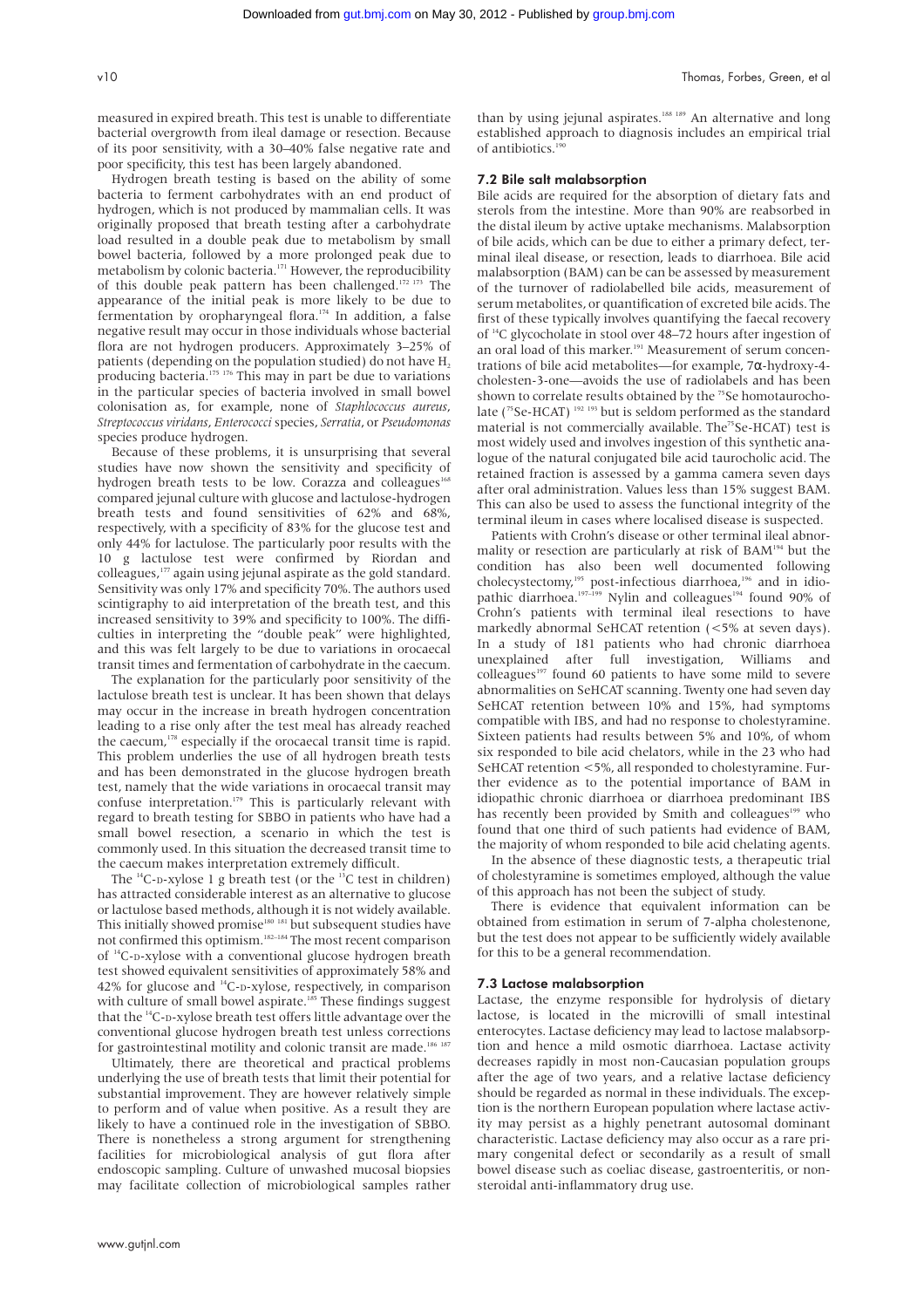### Guidelines for the investigation of chronic diarrhoea v11

Many methods exist for the detection of lactase deficiency but none represents a true "gold standard' for the diagnosis of this condition. These include (i) assay of mucosal lactase, (ii) breath tests (hydrogen, <sup>14</sup>C-lactose and <sup>13</sup>C-lactose), and (iii) lactose tolerance tests measuring either serum glucose or galactose in response to an oral lactose load. The lactose hydrogen breath test is the most widely used of these methods and is probably superior to lactose tolerance tests while of similar sensitivity and specificity to the mucosal lactase assay.200 It is also relatively easy to perform (particularly if an electrochemical cell is used for analysis) and is not invasive. The procedure involves ingestion of 25–50 g lactose dissolved in 200–500 ml water after an overnight fast. End expiratory breath samples are taken at 15–30 minute intervals for three hours. A rise of hydrogen concentration from basal levels by more than 20 parts per million is compatible with a positive diagnosis. However, due to a false negative rate of up to 25%, a negative result does not exclude the diagnosis and hence a trial of a lactose free diet should be considered if the diagnosis is still suspected.

### 7.4 Increased intestinal transit

Many conditions associated with diarrhoea have been ascribed to abnormalities of gut motility and increased intestinal transit. These include post surgical states (for example, vagotomy, gastrectomy), endocrine conditions (for example, carcinoid, hyperthyroidism, diabetes), infiltrative small bowel disease, and, possibly, functional conditions such as IBS. However, our ability to assess the contribution of disordered motility to diarrhoeal syndromes is hampered by the facts that: (a) many of these conditions have multifactorial aetiologies, (b) diarrhoea itself can increase intestinal transit thus limiting the ability of available tests to distinguish cause and effect, and (c) there are wide individual variations in intestinal transit in healthy individuals limiting the ability to establish normal values.

The various methods employed in the measurement of orocaecal transit time (OCTT) include barium studies, radionucleotide scintigraphy, and the lactulose hydrogen breath test. The scintigraphic method may use both solid (for example, egg and toast) and liquid substrates, which are labelled with either 99mtechnetium or <sup>111</sup>indium-diethylene triamine pentacetic acid, and the time taken for the radioactive substrate to reach the caecum is recorded. This has been found to correlate well with the lactulose hydrogen breath test, which is considerably simpler, although the presence of lactulose may itself accelerate intestinal transit leading to a reduction in OCTT when measured by this method.<sup>201</sup> <sup>202</sup>

Diarrhoea in diabetic patients has often been ascribed to abnormalities of small bowel motility due to autonomic neuropathy, although other factors such as steatorrhoea, bile acid malabsorption, and SBBO may be involved. Its prevalence is estimated at 2–10%,<sup>203</sup> predominantly occurring in type 1 diabetics with other manifestations of autonomic neuropathy. Diarrhoea may be continuous or intermittent, the latter often being difficult to distinguish from "functional" symptoms; diagnosis is difficult, other than by implication when autonomic neuropathy has been demonstrated.

### 7.5 Hormone secreting tumours

Hormone secreting tumours arising from pancreatic tissue are rare causes of diarrhoea. The prevalence of functional pancreatic endocrine tumours is approximately 10 per million population, the incidence ranging from  $1/10<sup>6</sup>$  cases per year in the case of gastrinomas to fewer than  $1/10^7$  cases per year for<br>vasoactive intestinal peptide (VIP)omas and vasoactive intestinal peptide (VIP)omas and glucagonomas.<sup>204 205</sup> Even this incidence value is likely to be an overestimate. Diarrhoea occurs as part of a symptom complex varying according to the tumour type (for example, 100% cases in VIPoma; approximately 65% in gastrinoma). Although diarrhoea has been reported at a prevalence of 15% in

glucagonoma, this again is probably an overestimate. A wide variety of other symptoms may accompany hypersecretion of these hormones, and detailed discussion is available elsewhere.<sup>206</sup><sup>207</sup>

Confirmation of the diagnosis in each case requires demonstration of an elevated serum hormone concentration. A VIP secreting tumour may be suspected in the context of large volumes of secretory diarrhoea (>1 litre/day), dehydration, and hypokalaemia. Normal values for circulating VIP are less than 170 pg/ml while mean VIP serum concentrations in patients with functioning tumours range from 675 to 965 pg/ml.208 209 210 As serum levels fluctuate, the assay should be performed during an episode of diarrhoea*.* Similarly, serum gastrin levels in patients with gastrinomas are considerably higher than the normal range of 150 pg/ml, with average values of approximately 1000 pg/ml. However, comparable values can be found in patients with pernicious anaemia, other types of atrophic gastritis, or potent acid suppressant therapy.<sup>211 212</sup> Raised levels, although not to the same degree, also occur in other conditions such as diabetes mellitus, renal insufficiency, and rheumatoid arthritis. In borderline cases, documentation of an increased basal acid output in gastric juice is of value. This involves gastric intubation and aspiration of gastric juice over 60 minutes after an overnight fast. A basal acid output of >15 mmol/h is indicative of a gastrinoma in the presence of a raised serum gastrin. The test is inappropriate in patients with atrophic gastritis, pernicious anaemia, or if proton pump inhibitors have been used over the previous 14 days. In equivocal tests the intravenous secretin test may be necessary to confirm the diagnosis.

Diarrhoea is often a prominent feature in carcinoid syndrome. This almost always occurs in the context of hepatic metastases, even if the primary site remains undefined. The clinical diagnosis of "malignant disease" is usually evident. A 24 hour urinary 5-hydroxyindoleacetic acid has a high sensitivity and specificity for the condition and correlates with tumour bulk and, frequently, with the severity of symptoms.

# Summary and recommendations

- Culture of small bowel aspirates is the most sensitive test for SBBO but methods are poorly standardised and positive results may not reflect clinically significant SBBO (B). Hydrogen breath tests have poor sensitivity but acceptable specificity, and are of value when a positive result is obtained. The glucose hydrogen breath test is recommended (B).
- In the absence of an optimal test for the presence of bacterial overgrowth, an empirical trial of antibiotics is often used; the value of this approach has not been subject to critical study (C).
- Bile acid malabsorption (BAM) may occur when there is terminal ileal disease or resection. Measurement of serum 7α hydroxy-4-cholesten-3-one is an effective test for this but is seldom performed. <sup>75</sup>Se homotaurocholate (<sup>75</sup>Se-HCAT) testing is more widely available and is a sensitive measure of BAM (B). In the absence of these tests a therapeutic trial of cholestyramine is sometimes employed as a test for the presence of BAM, but the validity of this approach has not been subject to study (B).
- Diarrhoea due to hormone secreting tumours is extremely rare and testing for the presence of excess vasoactive intestinal peptide, gastrin, or glucagon in plasma is recommended only in the presence of high volume watery diarrhoea when other causes of diarrhoea have been excluded (C).

# 8.0 SUMMARY AND CONCLUSIONS

Establishing a clear definition of diarrhoea based on history alone can prove difficult, and this tends to lead to over investigation of functional bowel disorders such as IBS. However, in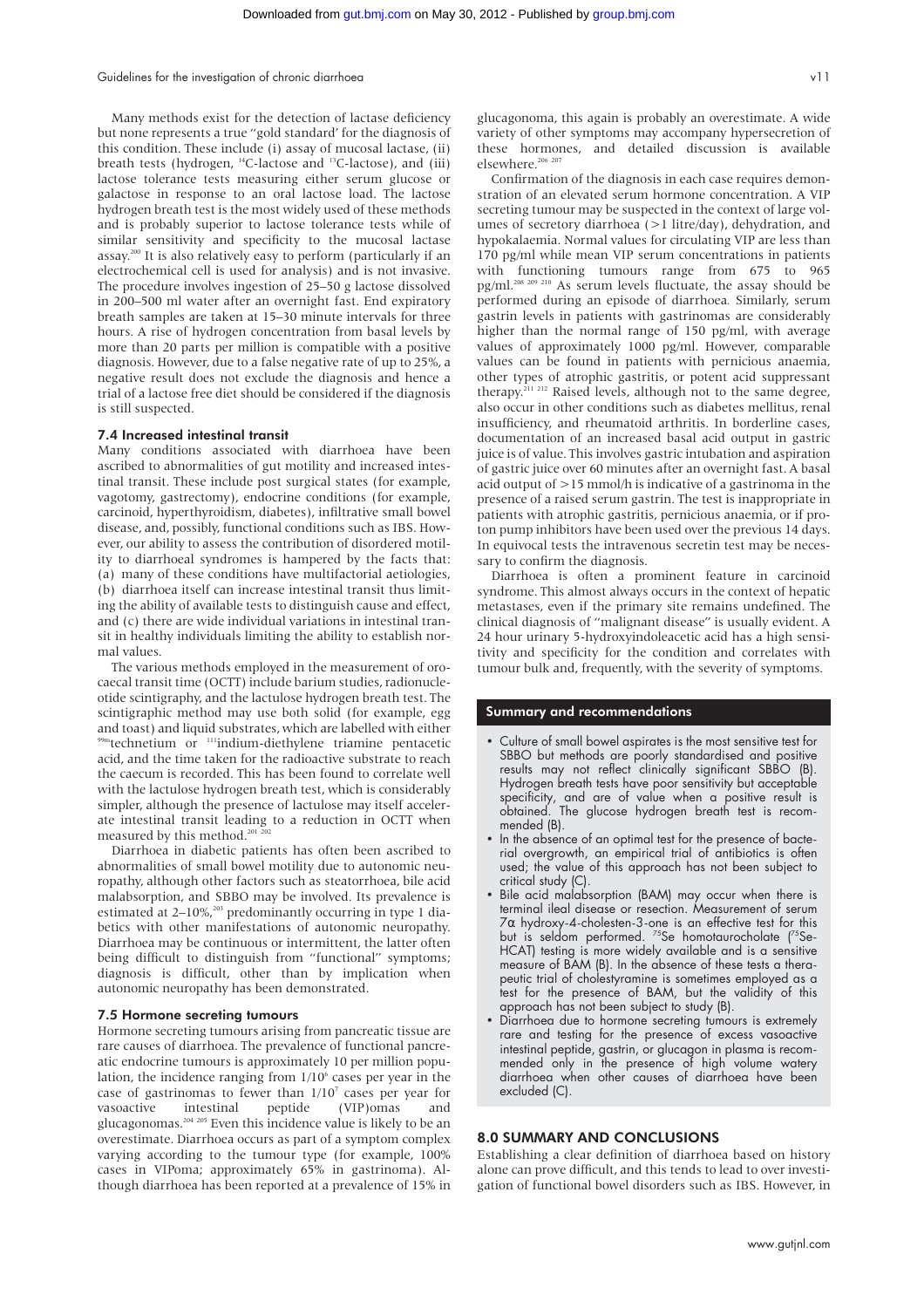the majority of such patients typical symptoms and negative initial investigations yield a positive diagnosis. In those patients where there is doubt, inspection of the stool and measurement of stool weight may prove helpful in clarifying whether there is true "diarrhoea" or functional disease. Initial investigations should include full blood count, erythrocyte sedimentation rate, electrolytes, liver function tests, iron studies, vitamin B12, folate, and thyroid function. Screening tests such as serum antiendomysium antibodies for coeliac disease, the most common small bowel enteropathy in European populations, should be performed early in the course of investigations. The initial assessment should direct the clinician to determine whether further investigation is necessary and, if so, whether the focus should be on colonic, small bowel, or pancreatic disease. This analysis could reasonably be performed in the primary care setting.

Most chronic diarrhoea is due to colonic disease, and in the absence of clinical evidence for malabsorption, investigations should focus on the lower gastrointestinal tract in the first instance. Colonic investigations should be age stratified, in keeping with the risk of neoplasia. This risk is greater in those with one or more first degree relatives with colorectal cancer and in males. Full colonic imaging is recommended in those over 45 years of age, preferably with colonoscopy. In patients younger than this the diagnostic yield of flexible sigmoidoscopy and biopsy is not substantially different from colonoscopy, and sigmoidoscopy can therefore be the preferred investigation.

Patients with malabsorption represent a small proportion of presentations with chronic diarrhoea. Supporting history may direct investigations towards either the small bowel or pancreas. Serological testing for coeliac disease will determine most cases without invasive investigation, but individuals suspected to have small bowel malabsorption, despite negative coeliac serology, should have endoscopic distal duodenal biopsies taken to exclude other rarer forms of small bowel enteropathy. This strategy has largely supplanted many of the older tests of small bowel function.

Non-invasive tests for pancreatic insufficiency currently depend on the presence of at least moderate impairment of exocrine function before they achieve adequate sensitivity. There are indirect functional tests such as the BTP/PABA and Pancreolauryl tests, and more direct tests of pancreatic enzymes (such as elastase or chymotrypsin) in the stool. Although the sensitivities and specificities are similar, faecal elastase is preferred because of its ease of use. These tests are reasonably specific for pancreatic malabsorption and are preferred over tests for faecal fat, which do not adequately discriminate between small bowel and pancreatic malabsorption. The three day faecal fat is often unreliable in clinical practice and is no longer recommended.

The optimal investigation for small bowel bacterial overgrowth remains unclear. Culture of jejunal aspirates or unwashed small bowel biopsies remains the gold standard and should be encouraged whenever the diagnosis is seriously considered. The sensitivity of hydrogen breath tests is only approximately 60%, with little difference between <sup>14</sup>C-D-xylose and glucose. Their specificity is approximately 75%, which is better than for lactulose hydrogen breath testing.

Given the apparent deficiencies in the current methods for establishing diagnoses of pancreatic insufficiency, bile acid malabsorption, and small bowel bacterial overgrowth, an empirical trial of therapy is often employed. The diagnostic value of this approach has not been subject to evaluation.

Despite extensive and exhaustive investigations, some cases will resist a definitive diagnosis. Although no study has formally assessed an investigative protocol for chronic diarrhoea such as that described, it is estimated that approximately two thirds of cases can be diagnosed using such an approach. The remaining patients will be those with watery, secretory, self limiting "idiopathic" diarrhoea (presumably

infective), or undiagnosed factitious diarrhoea.13 23 213 Since in the majority of these cases the overall prognosis appears to be good, further investigation in this group is not warranted and symptomatic treatment should be instituted.

# .....................

# Authors' affiliations

P Thomas, Department of Gastroenterology, Musgrave Park Hospital, Taunton, UK

A Forbes, Department of Gastroenterology, St Mark's Hospital, Harrow, UK

J Green, Department of Gastroenterology, Llandough Hospital, Penarth, UK

P Howdle, Department of Gastroenterology, St James's University Hospital, Leeds, UK

R Long, Department of Gastroenterology, City Hospital, Nottingham, UK R Playford, J Walters, Department of Gastroenterology, Hammersmith Hospital, London, UK

M Sheridan, Department of Radiology, St James's Hospital, Leeds, UK R Stevens GP, East Oxford Health Centre, Oxford, UK

R Valori, Department of Gastroenterology, Gloucestershire Royal Hospital, Gloucester, UK

G M Addison, Department of Clinical Chemistry, Royal Manchester Children's Hospital, Manchester, UK

P Hill, Department of Clinical Chemistry, Hope Hospital, Manchester, UK G Brydon, Clinical Scientist, Western General Hospital, Edinburgh, UK

Correspondence to: Dr A Forbes, St Mark's Hospital, Harrow, Middlesex HA1 3UJ, UK; alastair.forbes@ic.ac.uk

#### 9.0 REFERENCES

- 1 Wenzl HH, Fine KD, Schiller LR, *et al.* Determinants of decreased fecal consistency in patients with diarrhea*. Gastroenterology* 1995;108:1729–38.
- 2 Schiller LR, Hogan RB, Morawski SG, *et al.* Studies of the prevalence and significance of radiolabeled bile acid malabsorption in a group of patients with idiopathic chronic diarrhea*. Gastroenterology* 1987;92:151–60.
- 3 Madoff RD, Williams JG, Caushaj PF. Fecal incontinence*. N Engl J Med* 1992;326:1002–7.
- 4 Fine KD, Schiller LR. AGA technical review on the evaluation and management of chronic diarrhea*. Gastroenterology* 1999;116:1464– 86.
- 5 Talley NJ, O'Keefe EA, Zinsmeister AR, *et al.* Prevalence of gastrointestinal symptoms in the elderly: a population-based study*. Gastroenterology* 1992;102:895–901.
- 6 Talley NJ, Weaver AL, Zinsmeister AR, *et al.* Onset and disappearance of gastrointestinal symptoms and functional gastrointestinal disorders*. Am J Epidemiol* 1992;136:165–77.
- 7 Manning AP, Thompson WG, Heaton KW, *et al.* Towards positive diagnosis of the irritable bowel*. BMJ* 1978;2:653–54.
- 8 Thompson WG, Longstreth GF, Drossman DA, *et al.* Functional bowel disorders and functional abdominal pain*. Gut* 1999;45(suppl 2):II43–7. 9 Jones J, Boorman J, Cann P, *et al.* British Society of Gastroenterology
- guidelines for the management of the irritable bowel syndrome*. Gut* 2000;47(suppl 2):ii1–19.
- 10 Duncan A, Hill PG. A UK survey of laboratory-based gastrointestinal investigations*. Ann Clin Biochem* 1998;35:492–503.
- 11 Talley NJ, Phillips SF, Melton LJ, *et al.* Diagnostic value of the Manning criteria in irritable bowel syndrome*. Gut* 1990;31:77–81. 12 Bytzer P, Stokholm M, Andersen I, *et al.* Aetiology, medical history, and
- faecal weight in adult patients referred for diarrhoea. A prospective survey*. Scand J Gastroenterol* 1990;25:572–8.
- 13 Bertomeu A, Ros E, Barragán V, *et al.* Chronic diarrhea with normal stool and colonic examinations: organic or functional? *J Clin Gastroenterol* 1991;13:531–6.
- 14 Isgar B, Harman M, Kaye MD, *et al.* Symptoms of irritable bowel syndrome in ulcerative colitis in remission*. Gut* 1983;24:190–2.
- 15 Thompson WG. Gastrointestinal symptoms in the irritable bowel compared with peptic ulcer and inflammatory bowel disease*. Gut* 1984;25:1089–92.
- 16 Tolliver BA, Herrera JL, DiPalma JA. Evaluation of patients who meet clinical criteria for irritable bowel syndrome*. Am J Gastroenterol* 1994;89:176–8.
- 17 Arrambide KA, Santa A, Schiller LR, *et al.* Loss of absorptive capacity for sodium chloride as a cause of diarrhea following partial ileal and right colon resection*. Dig Dis Sci* 1989;34:193–201.
- 18 Ros E, Zambon D. Postcholecystectomy symptoms. A prospective study of gall stone patients before and two years after surgery*. Gut* 1987;28:1500–4.
- 19 Suhr O, Danielsson A, Nyhlin H, *et al.* Bile acid malabsorption demonstrated by SeHCAT in chronic diarrhoea, with special reference to the impact of cholecystectomy*. Scand J Gastroenterol* 1988;23:1187–  $0<sub>A</sub>$
- 20 Valdovinos MA, Camilleri M, Zimmerman BR. Chronic diarrhea in diabetes mellitus: mechanisms and an approach to diagnosis and treatment*. Mayo Clin Proc* 1993;68:691–702.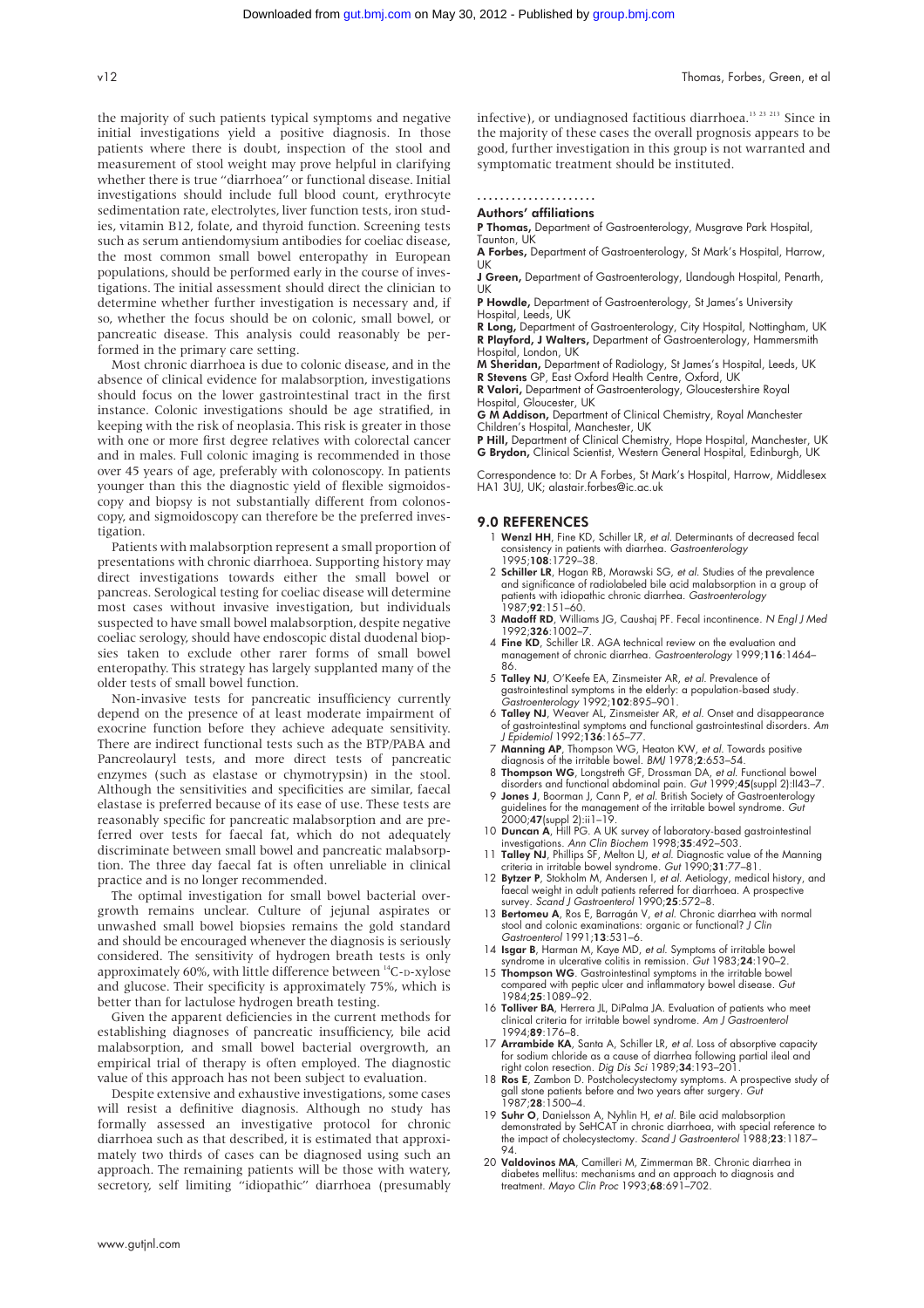### Guidelines for the investigation of chronic diarrhoea v13

- 21 Persson J. Alcohol and the small intestine*. Scand J Gastroenterol* 1991;26:3–15.
- 22 Jain NK, Rosenberg DB, Ulahannan MJ, *et al.* Sorbitol intolerance in adults*. Am J Gastroenterol* 1985;80:678–81. 23 Read NW, Krejs GJ, Read MG, *et al.* Chronic diarrhea of unknown
- 
- origin*. Gastroenterology* 1980;**78**:264–71.<br>24 **Ackerman Z**, Eliakim R, Stalnikowicz R, *et al.* Role of small bowel<br>biopsy in the endoscopic evaluation of adults with iron deficiency
- anemia*. Am J Gastroenterol* 1996;91:2099–102. 25 Goddard AF, McIntyre AS, Scott BB. Guidelines for the management of iron deficiency anaemia. British Society of Gastroenterology*. Gut*
- 2000;46(suppl 3–4):IV1–5. 26 Corazza GR, Andreani ML, Biagi F, *et al.* The smaller size of the 'coeliac iceberg' in adults*. Scand J Gastroenterol* 1997;32:917–19.
- 27 Collin P, Reunala T, Rasmussen M, *et al.* High incidence and prevalence of adult coeliac disease. Augmented diagnostic approach*. Scand J Gastroenterol* 1997;32:1129–33.
- 28 Not T, Horvath K, Hill ID, *et al.* Celiac disease risk in the USA: high prevalence of antiendomysium antibodies in healthy blood donors*. Scand J Gastroenterol* 1998;33:494–8.
- 29 Ascher H, Kristiansson B. The highest incidence of celiac disease in Europe: the Swedish experience*. J Pediatr Gastroenterol Nutr* 1997;24:S3–6
- 30 Catassi C, Ratsch IM, Fabiani E, *et al.* High prevalence of undiagnosed coeliac disease in 5280 Italian students screened by antigliadin antibodies*. Acta Paediatr* 1995;84:672–6. 31 Jansson U, Johansson C. Down syndrome and celiac disease*. J Pediatr*
- *Gastroenterol Nutr* 1995;21:443–5. 32 Dieterich W, Ehnis T, Bauer M, *et al.* Identification of tissue
- transglutaminase as the autoantigen of celiac disease*. Nat Med* 1997;3:797–801.
- 33 Sugai E, Selvaggio G, Vazquez H, *et al.* Tissue transglutaminase antibodies in celiac disease: assessment of a commercial kit*. Am J Gastroenterol* 2000;95:2318–22. 34 Malberg K, Malfertheiner P, Bannert N, *et al.* IgA-tissue
- transglutaminase (tTG)- antibodies are highly sensitive serum markers for
- celiac disease*. Am J Gastroenterol* 1999;94:3079–80. 35 Biagi F, Ellis HJ, Yiannakou JY, *et al*. Tissue transglutaminase antibodies in celiac disease*. Am J Gastroenterol* 1999;94:2187–92.
- 36 Sardy M, Odenthal U, Karpati S, *et al.* Recombinant human tissue transglutaminase ELISA for the diagnosis of gluten-sensitive enteropathy*. Clin Chem* 1999;45:2142–9.
- 37 Sardy M, Karpati S, Peterfy F, *et al*. Comparison of a tissue transglutaminase ELISA with the endomysium antibody test in the diagnosis of gluten-sensitive enteropathy*. Z Gastroenterol* 2000;38:357–64.
- 38 Dahele A, Kingstone K, Bode J, *et al.* Anti-endomysial antibody negative celiac disease: does additional serological testing help? *Dig Dis Sci* 2001;46:214–21.
- 39 Collin P, Maki M, Keyrilainen O, *et al.* Selective IgA deficiency and coeliac disease*. Scand J Gastroenterol* 1992;27:367–71.
- 
- 40 **Cataldo F**, Marino V, Bottaro G, *et al.* Celiac disease and selective<br>immunoglobulin A deficiency. J Pediart 1997;131:306–8.<br>**Cataldo F**, Marino V, Ventura A, *et al.* Prevalence and clinical features<br>of selective im
- selective IgA deficiency. Working Groups on Celiac Disease of SIGEP and Club del Tenue*. Gut* 2000;47:366–9.
- 43 Binder HJ. The gastroenterologist's osmotic gap: fact or fiction?
- *Gastroenterology* 1992;103:702–4. 44 Eherer AJ, Fordtran JS. Fecal osmotic gap and pH in experimental diarrhea of various causes*. Gastroenterology* 1992;103:545–51.
- 45 Isaac-Renton JL. Laboratory diagnosis of giardiasis*. Clin Lab Med* 1991;11:811–27.
- 46 Rosenblatt JE, Sloan LM, *et al.* Evaluation of an enzyme-linked immunosorbent assay for the detection of Giardia lamblia in stool specimens*. Diagn Microbiol Infect Dis* 1993;16:337–41.
- 47 Mank TG, Zaat JO, Deelder AM, *et al.* Sensitivity of microscopy versus enzyme immunoassay in the laboratory diagnosis of giardiasis*. Eur J Clin Microbiol Infect Dis* 1997;16:615–19.
- 48 Markell E, Voge M, John D. Medical Parasitology. In: Markell E, Voge M, John D, eds. *Medical Parasitology*, 7th edn. Philadelphia: WB Saunders, 1992.
- 49 Sugi K, Saitoh O, Hirata I, *et al.* Fecal lactoferrin as a marker for
- disease activity in inflammatory bowel disease: comparison with other<br>neutrophil-derived proteins. Am J Gastroenterol 1996;91:927–34.<br>50 **Tibble JA**, Sigthorsson G, Bridger S, et al. Surrogate markers of<br>intestinal inflamm
- predict colorectal inflammation amoung patients with chronic diarrhoea
- referred for colonoscopy*. Am J Gastroenterol* 2000;95:2831–7. 52 Duncan A, Morris AJ, Cameron A, *et al.* Laxative induced diarrhoea—a neglected diagnosis*. J R Soc Med* 1992;85:203–5.
- 53 Neims DM, McNeill J, Giles TR, *et al.* Incidence of laxative abuse in community and bulimic populations: a descriptive review*. Int J Eat Disord* 1995;17:211–28.
- 54 Weltzin TE, Bulik CM, McConaha CW, *et al.* Laxative withdrawal and anxiety in bulimia nervosa*. Int J Eat Disord* 1995;17:141–6.
- 55 Ladefoged K, Schaffalitzky dM, Jarnum S*.* Faecal osmolality and electrolyte concentrations in chronic diarrhoea: do they provide diagnostic clues? *Scand J Gastroenterol* 1987;22:813–20.
- 56 Topazian M, Binder HJ. Brief report: factitious diarrhea detected by measurement of stool osmolality*. N Engl J Med* 1994;330:1418–19. 57 Duncan A, Cameron A, Stewart MJ, *et al.* Diagnosis of the abuse of
- 
- magnesium and stimulant laxatives. Ann Clin Biochem 1991;**28**:568–73.<br>58 **Perkins SL**, Livesey JF. A rapid high-performance thin-layer<br>chromatographic urine screen for laxative abuse. Clin Biochem<br>1993;**26**:179–81.
- 59 de Wolff FA, Edelbroek PM, de Haas EJ, *et al.* Experience with a screening method for laxative abuse*. Hum Toxicol* 1983;2:385–9.
- 60 **Plumeri PA**. The room search*. J Clin Gastroenterol* 1984;**6**:181–5.<br>61 **Marshall JB**, Singh R, Diaz-Arias AA. Chronic, unexplained diarrhea:<br>are biopsies necessary if colonoscopy is normal? *Am J Gastroenterol*
- 1995;90:372–6. 62 Fine KD, Seidel RH, Do K. The prevalence, anatomic distribution, and diagnosis of colonic causes of chronic diarrhea*. Gastrointest Endosc* 2000;51:318–26.
- 63 Guillem JG, Forde KA, Treat MR, *et al.* Colonoscopic screening for neoplasms in asymptomatic first-degree relatives of colon cancer patients. A controlled, prospective study*. Dis Colon Rectum* 1992;35:523–9.
- 64 Lieberman DA, Weiss DG, Bond JH, *et al.* Use of colonoscopy to screen asymptomatic adults for colorectal cancer. Veterans Affairs Cooperative
- Study Group 380. N Engl J Med 2000;**343**:162–8.<br>65 **Bazzoli F**, Fossi S, Sottili S, et al. The risk of adenomatous polyps in<br>asymptomatic first-degree relatives of persons with colon cancer.<br>Gastroenterology 1995;1**09**:783
- 
- 66 Hunt LM, Rooney PS, Hardcastle JD, *et al.* Endoscopic screening of<br>relatives of patients with colorectal cancer. *Gut* 1998;42:71–5.<br>67 Neugut AI, Garbowski GC, Waye JD, et al. Diagnostic yield of<br>colorectal neoplasia 1993;88:1179–83.
- 68 Patel Y, Pettigrew NM, Grahame GR, *et al.* The diagnostic yield of lower endoscopy plus biopsy in nonbloody diarrhea*. Gastrointest Endosc* 1997;46:338–43.
- 69 Lee JH, Rhee PL, Kim JJ, *et al*. The role of mucosal biopsy in the diagnosis of chronic diarrhea: value of multiple biopsies when colonoscopic finding is normal or nonspecific*. Korean J Intern Med* 1997;12:182–7.
- 70 Shah RJ, Fenoglio P, Bleau BL, *et al.* Usefulness of colonoscopy with biopsy in the evaluation of patients with chronic diarrhea*. Am J Gastroenterol* 2001;96:1091–5.
- 
- 71 **Zwas FR**, Bonheim NA, Berken CA, *et al.* Diagnostic yield of routine ileoscopy. Am J Gastroenterol 1995;90:1441-3.<br>72 **Geboes K**, Ectors N, D'Haens G, *et al.* Is ileoscopy with biopsy worthwhile in patients presentin
- 
- presentation and long term course. *Gut* 1998;43:629–33.<br>74 **Baert F**, Wouters K, Haens G, *et al.* Lymphocytic colitis: a distinct clinical<br>entity? A clinicopathological confrontation of lymphocytic and<br>collagenous coliti
- distribution of morphological abnormalities and their histological<br>detection*. Hum Pathol* 1999;**30**:451–7.<br>76 **FernandezBanares F**, Salas A, Forne M, *et al.* Incidence of collagenous
- and lymphocytic colitis: a 5-year population-based study*. Am J Gastroenterol* 1999;94:418–23.
- Rex DK, Rahmani EY, Haseman JH, *et al.* Relative sensitivity of colonoscopy and barium enema for detection of colorectal cancer in<br>clinical practice. Gastroenterology 1997;**112**:17–23.<br>**78 Winawer SJ**, Stewart ET, Zauber AG, *et al.* A comparison of<br>colonoscopy and double- contrast bar
- polypectomy. National Polyp Study Work Group*. N Engl J Med* 2000;342:1766–72.
- 79 Rosenbusch G, Jansen JB, Reeders JW. Contemporary radiological examination of the small bowel*. Baillieres Clin Gastroenterol* 1994;8:683–700.
- 80 Barloon TJ, Lu CC, Honda H, *et al.* Does a normal small-bowel
- enteroclysis exclude small-bowel disease? A long-term follow-up of<br>consecutive normal studies. Abdom Imaging 1994;19:113–15.<br>81 Bernstein CN, Boult IF, Greenberg HM, et al. A prospective randomized<br>comparison between small
- follow-through in Crohn's disease*. Gastroenterology* 1997;113:390–8. 82 Nolan DJ, Traill ZC. The current role of the barium examination of the small intestine*. Clin Radiol* 1997;52:809–20.
- 83 Bouhnik Y, Bitoun A, Coffin B, *et al.* Two way push videoenteroscopy in investigation of small bowel disease*. Gut* 1998;43:280–4.
- 84 Landi B, Tkoub M, Gaudric M, *et al*. Diagnostic yield of push-type enteroscopy in relation to indication*. Gut* 1998;42:421–5.
- 85 Segal AW, Ensell J, Munro JM, *et al.* Indium-111 tagged leucocytes in the diagnosis of inflammatory bowel disease*. Lancet* 1981;2:230–2. 86 Gibson P, Lichtenstein M, Salehi N, *et al.* Value of positive
- technetium-99m leucocyte scans in predicting intestinal inflammation*. Gut* 1991;32:1502–7.
- 87 Kennan N, Hayward M. Tc HMPAO-labelled white cell scintigraphy in Crohn's disease of the small bowel*. Clin Radiol* 1992;45:331–4. 88 Fine KD, Fordtran JS. The effect of diarrhea on fecal fat excretion*.*
- *Gastroenterology* 1992;102:1936–9.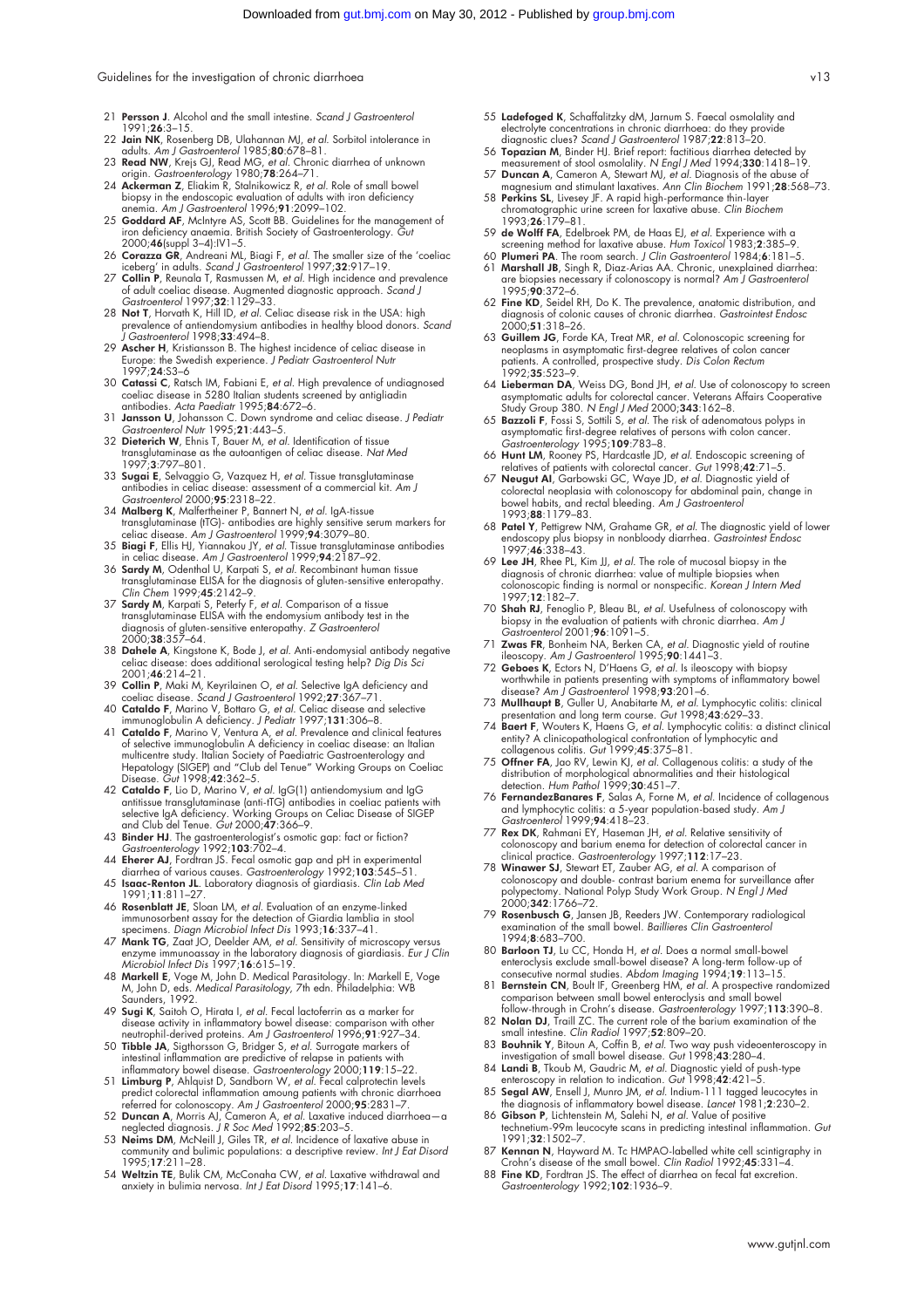### v14 Thomas, Forbes, Green, et al

- 
- 89 Hill P. Faecal fat: time to give it up*. Ann Clin Biochem* 2001;38:164–7. 90 Bo-Linn GW, Fordtran JS. Fecal fat concentration in patients with
- steatorrhea. *Gastroenterology* 1984;**87**:319–22.<br>91 **Roberts IM**, Poturich C, Wald A. Utility of fecal fat concentrations as<br>screening test in pancreatic insufficiency. Dig Dis Sci 1986;**31**:1021–4.<br>92 **Lembcke B**, Grimm
- a valid indicator of pancreatic steatorrhea*. Am J Gastroenterol* 1987;82:526–31.
- 93 Bai JC, Andrush A, Matelo G, *et al*. Fecal fat concentration in the differential diagnosis of steatorrhea*. Am J Gastroenterol* 1989;84:27–30.
- 94 Benini L, Caliari S, Bonfante F, *et al*. Fecal fat concentration in the
- screening of steatorrhea*. Digestion* 1992;53:94–100. 95 Ventrucci M, Cipolla A, Di Stefano M, *et al*. Determination of fecal fat concentration by near infrared spectrometry for the screening of pancreatic steatorrhea*. Int J Pancreatol* 1998;23:17–23. 96 Amann ST, Josephson SA, Toskes PP. Acid steatocrit: a simple, rapid
- gravimetric method to determine steatorrhea*. Am J Gastroenterol* 1997;92:2280–4.
- 97 Fine KD, Ogunji F. A new method of quantitative fecal fat microscopy and its correlation with chemically measured fecal fat output*. Am J Clin Pathol* 2000;113:528–34.
- 98 Nakamura T, Takeuchi T. Pancreatic steatorrhea, malabsorption, and nutrition biochemistry: a comparison of Japanese, European, and American patients with chronic pancreatitis*. Pancreas* 1997;14:323–33.
- 99 Turner JM, Lawrence S, Fellows IW, *et al.* [14C]-triolein absorption: a<br>useful test in the diagnosis of malabsorption. *Gut* 1987;**28**:694–700.<br>100 Duncan A, Cameron A, Stewart MJ, *et al.* Limitations of the triolein
- breath test*. Clin Chim Acta* 1992;205:51–64. 101 Einarsson K, Bjorkhem I, Eklof R, *et al.* 14C-triolein breath test as a
- rapid and convenient screening test for fat malabsorption*. Scand J Gastroenterol* 1983;18:9–12. 102 Benini L, Scuro LA, Menini E, *et al.* Is the 14C-triolein breath test useful
- in the assessment of malabsorption in clinical practice? *Digestion* 1984;29:91–7.
- 103 Lembcke B, Braden B, Caspary WF. Exocrine pancreatic insufficiency: accuracy and clinical value of the uniformly labelled 13C-Hiolein breath test*. Gut* 1996;39:668–74.
- 104 Amarri S, Harding M, Coward WA, *et al.* 13Carbon mixed triglyceride breath test and pancreatic enzyme supplementation in cystic fibrosis*. Arch Dis Child* 1997;76:349–51.
- 105 Vantrappen GR, Rutgeerts PJ, Ghoos YF, *et al.* Mixed triglyceride breath test: a noninvasive test of pancreatic lipase activity in the duodenum*. Gastroenterology* 1989;96:1126–34. 106 Ventrucci M, Cipolla A, Ubalducci GM, *et al.* 13C labelled cholesteryl
- octanoate breath test for assessing pancreatic exocrine insufficiency*. Gut* 1998;42:81–7.
- 107 Strygler B, Nicar MJ, Santangelo WC, *et al.* Alpha 1-antitrypsin excretion in stool in normal subjects and in patients with gastrointestinal
- disorders*. Gastroenterology* 1990;99:1380–7. 108 Waldmann TA, Wochner RD, Strober W. The role of the gastrointestinal tract in plasma protein metabolism. Studies with 51Cr-albumin*. Am J Med* 1969;46:275–85.
- 109 Ohkohchi N, Himukai M, Igarashi Y, *et al.* Mechanism of D-xylose transport in human small intestine*. J Pediatr Gastroenterol Nutr* 1986;5:372–8.
- 110 Craig RM, Atkinson AJJ. D-xylose testing: a review*. Gastroenterology* 1988;95:223–31.
- 111 Craig RM, Ehrenpreis ED. D-xylose testing*. J Clin Gastroenterol* 1999;29:143–50.
- 
- 112 **Bjarnason I**, MacPherson A, Hollander D. Intestinal permeability: an<br>overview. *Gastroenterology* 1995;**108**:1566–81.<br>113 **Ammann RW**, Akovbiantz A, Largiader F, et *al*. Course and outcome of<br>chronic pancreatitis. Lo
- pancreatitis. Pain, exocrine and endocrine pancreatic insufficiency and prognosis of the disease*. Digestion* 1993;54:148–55. 115 DiMagno EP, Go VL, Summerskill WH. Relations between pancreatic
- enzyme ouputs and malabsorption in severe pancreatic insufficiency*. N Engl J Med* 1973;288:813–15.
- 116 Lankisch PG, Lembcke B, Wemken G, *et al.* Functional reserve capacity of the exocrine pancreas*. Digestion* 1986;35:175–81.
- 117 Go VL, DiMagno EP. Assessment of exocrine pancreatic function by duodenal intubation*. Clin Gastroenterol* 1984;13:701–15.
- 118 Lankisch PG. Function tests in the diagnosis of chronic pancreatitis.<br>Critical evaluation. *Int J Pancreatol* 1993;14:9–20.<br>119 Waxman I, Steer ML, Freedman SD. Endoscopically assisted direct<br>pancreatic function testin
- 1996;44:630.
- 120 Axon AT, Classen M, Cotton PB, *et al.* Pancreatography in chronic pancreatitis: international definitions*. Gut* 1984;25:1107–12.
- 121 Rolny P, Lukes PJ, Gamklou R, *et al.* A comparative evaluation of endoscopic retrograde pancreatography and secretin-CCK test in the diagnosis of pancreatic disease*. Scand J Gastroenterol* 1978;13:777–81.
- 122 Valentini M, Cavallini G, Vantini I, *et al*. A comparative evaluation of endoscopic retrograde cholangiopancreatography and the secretin-cholecystokinin test in the diagnosis of chronic pancreatitis: a
- multicentre study in 124 patients*. Endoscopy* 1981;13:64–7. 123 Lawson TL, Berland LL, Foley WD, *et al.* Ultrasonic visualization of the pancreatic duct*. Radiology* 1982;144:865–71.
- 124 Foley WD, Stewart ET, Lawson TL, *et al*. Computed tomography,
- 
- ultrasonography, and endoscopic retrograde cholangiopancreatography<br>
in the diagnosis of pancreatic disease: a comparative study. *Gastrointest*<br>
Radiol 1980;5:29–35.<br>
125 **Luetmer PH**, Stephens DH, Ward EM. Chronic pancre
- 1999;210:605-10. 127 Adamek HE, Albert J, Breer H, *et al.* Pancreatic cancer detection with magnetic resonance cholangiopancreatography and endoscopic retrograde cholangiopancreatography: a prospective controlled study*. Lancet* 2000;356:190–3.
- 128 Robinson PJ, Sheridan MB. Pancreatitis: computed tomography and
- magnetic resonance imaging*. Eur Radiol* 2000;10:401–8. 129 Cappeliez O, Delhaye M, Deviere J, *et al*. Chronic pancreatitis: evaluation of pancreatic exocrine function with MR pancreatography after secretin stimulation*. Radiology* 2000;215:358–64.
- 130 Manfredi R, Costamagna G, Brizi MG, *et al*. Severe chronic pancreatitis versus suspected pancreatic disease: dynamic MR cholangiopancreatography after secretin stimulation*. Radiology* 2000;214:849–55.
- 131 Sahai AV, Zimmerman M, Aabakken L, *et al*. Prospective assessment of the ability of endoscopic ultrasound to diagnose, exclude, or establish the severity of chronic pancreatitis found by endoscopic retrograde cholangiopancreatography*. Gastrointest Endosc* 1998;48:18–25. 132 Catalano MF, Lahoti S, Geenen JE, *et al.* Prospective evaluation of
- endoscopic ultrasonography, endoscopic retrograde pancreatography, and secretin test in the diagnosis of chronic pancreatitis*. Gastrointest Endosc* 1998;48:11–17.
- 133 Wallace MB, Hawes RH. Endoscopic ultrasound in the evaluation and
- treatment of chronic pancreatitis*. Pancreas* 2001;23:26–35. 134 Ventrucci M, Gullo L, Daniele C, *et al*. Comparative study of serum pancreatic isoamylase, lipase, and trypsin-like immunoreactivity in
- pancreatic disease*. Digestion* 1983;28:114–21. 135 Jacobson DG, Curington C, Connery K, *et al.* Trypsin-like immunoreactivity as a test for pancreatic insufficiency*. N Engl J Med* 1984;310:1307–9.
- 136 Dominguez-Munoz JE, Pieramico O, Buchler M, *et al.* Ratios of different serum pancreatic enzymes in the diagnosis and staging of chronic pancreatitis*. Digestion* 1993;54:231–6.
- 137 Ventrucci M, Pezzilli R, Gullo L, Plate L, *et al.* Role of serum pancreatic enzyme assays in diagnosis of pancreatic disease*. Dig Dis Sci* 1989;34:39–45.
- 138 Durr HK, Otte M, Forell MM, *et al.* Fecal chymotroypsin: a study on its diagnostic value by comparison with the secretin-cholecystokinin test*. Digestion* 1978;17:404–9.
- 139 Ammann RW, Akovbiantz A, Hacki W, *et al.* Diagnostic value of the fecal chymotrypsin test in pancreatic insufficiency, particularly chronic pancreatitis: correlation with the pancreozymin-secretin test, fecal fat excretion and final clinical diagnosis*. Digestion* 1981;21:281–9.
- 140 **Lankisch PG**, Schreiber A, Otto J. Pancreolauryl test. Evaluation of a<br>tubeless pancreatic function test in comparison with other indirect and<br>direct tests for exocrine pancreatic function. *Dig Dis Sci* 1983;**28**:490
- 
- 141 **Brown GA**, Sule D, Williams J, *et al.* Faecal chymotrypsin: a reliable of exocrine pancreatic function. *Arch Dis Child* 1988;**6**3785–9.<br>142 **Lesi C**, Melzi D'E, Scotta MS, *et al.* A new faecal chymotrypsin method f
- pancreatic diseases. Int J Pancreatol 1988;3:203–8.<br>143 **Cavallini G**, Benini L, Brocco G, et al. The fecal chymotrypsin<br>photometric assay in the evaluation of exocrine pancreatic capacity.<br>Comparison with other direct and *Pancreas* 1989;4:300–4.
- 144 Muench R, Ammann R. Fecal immunoreactive lipase: a new tubeless pancreatic function test*. Scand J Gastroenterol* 1992;27:289–94.
- 145 Glasbrenner B, Schön A, Klatt S, *et al.* Clinical evaluation of the faecal elastase test in the diagnosis and staging of chronic pancreatitis*. Eur J Gastroenterol Hepatol* 1996;8:1117–20.
- 146 Loser C, Mollgaard A, Folsch UR. Faecal elastase 1: a novel, highly sensitive, and specific tubeless pancreatic function test*. Gut* 1996;39:580–6.
- 147 Stein J, Jung M, Sziegoleit A, *et al.* Immunoreactive elastase I: clinical evaluation of a new noninvasive test of pancreatic function*. Clin Chem* 1996;42:222–6.
- 148 Sziegoleit A, Knapler H, Peters B. ELISA for human pancreatic elastase<br>1. *Clin Biochem* 1989;**22**:79–83.<br>149 **Amann ST**, Bishop M, Curington C, *et al.* Fecal pancreatic elastase 1 is<br>inaccurate in the diagnosis of ch
- 1996;13:226–30.
- 150 Masoero G, Zaffino C, Laudi C, *et al*. Fecal pancreatic elastase 1 in the work up of patients with chronic diarrhea*. Int J Pancreatol* 2000;28:175–9.
- 151 Lang C, Gyr K, Stalder GA, *et al.* Assessment of exocrine pancreatic function by oral administration of N-benzoyl-L-tyrosyl-p-aminobenzoic acid (Bentiromide): 5 years' clinical experience*. Br J Surg* 1981;68:771–5.
- 152 Tanner AR, Fisher D, Ward C, *et al.* An evaluation of the one-day NBT-PABA/14C- PABA in the assessment of pancreatic exocrine insufficiency*. Digestion* 1984;29:42–6.
- 153 Mitchell CJ, Humphrey CS, Bullen AW, *et al.* The diagnostic value of the oral pancreatic function test*. Scand J Gastroenterol* 1979;14:183–7.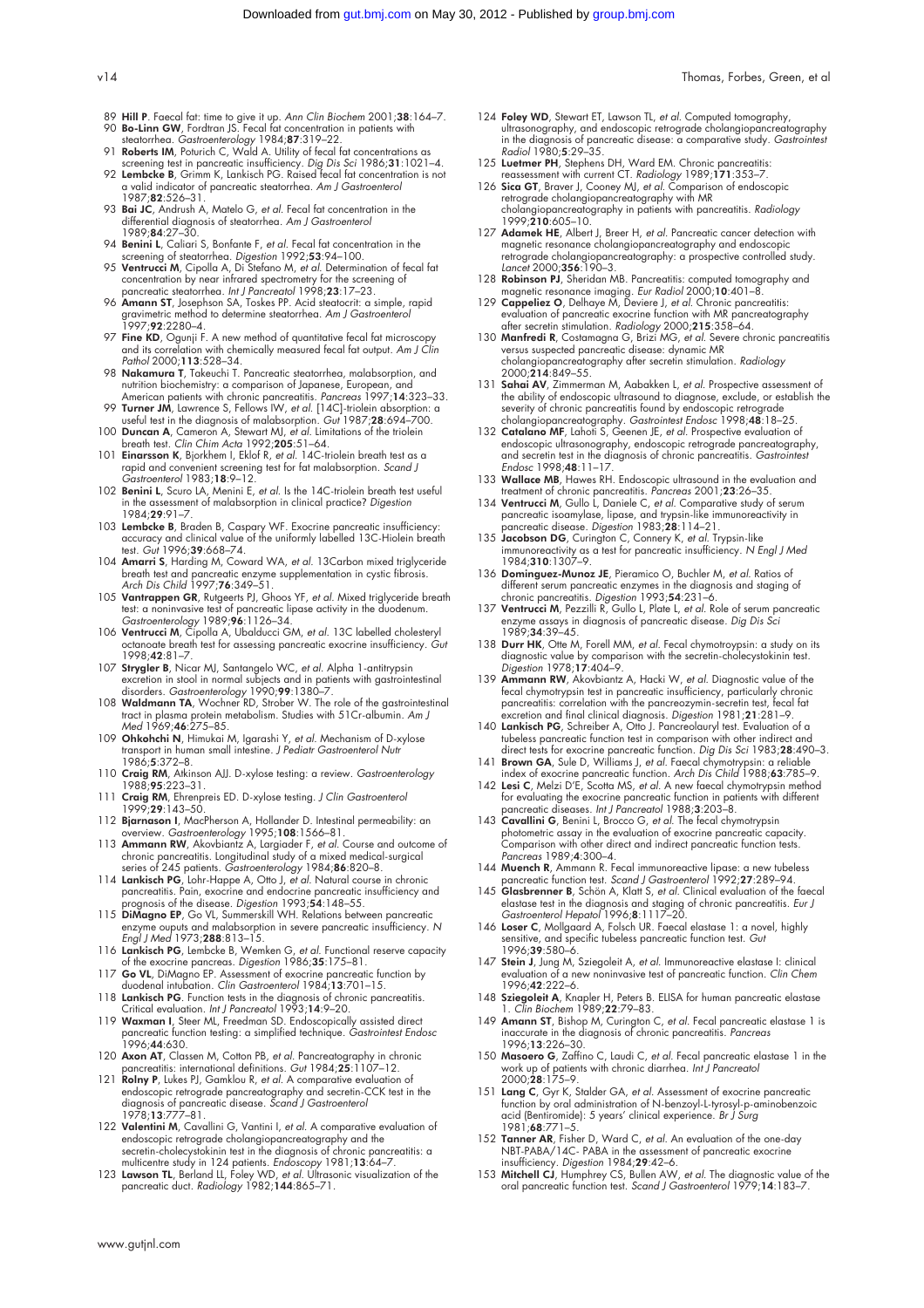### Guidelines for the investigation of chronic diarrhoea v15

- 154 Dominguez-Munoz JE, Pieramico O, Buchler M, *et al.* Clinical utility of the serum pancreolauryl test in diagnosis and staging of chronic pancreatitis*. Am J Gastroenterol* 1993;88:1237–41.
- 155 Lankisch PG, Brauneis J, Otto J, *et al.* Pancreolauryl and NBT-PABA tests*.* Are serum tests more practicable alternatives to urine tests in the diagnosis of exocrine pancreatic insufficiency? *Gastroenterology*  $1986.90.350 - 4$
- 156 Lock G, Kadow R, Messmann H, *et al.* Modified serum pancreolauryl test in chronic pancreatitis: evaluation in comparison to endoscopic retrograde pancreatography*. Hepatogastroenterology* 1997;44:1110–16.
- 157 Niederau C, Grendell JH. Diagnosis of chronic pancreatitis*. Gastroenterology* 1985;88:1973–95. 158 Lankisch PG, Schmidt I, Konig H, *et al*. Faecal elastase 1: not helpful in
- 
- diagnosing chronic pancreatitis associated with mild to moderate<br>exocrine pancreatic insufficiency. *Gut* 1998;42:551–4.<br>159 **Browning GG**, Buchan KA, Mackay C. Clinical and laboratory study of<br>postvagotomy diarrhoea. *Gut*
- in the postgastrectomy syndrome*. Scand J Gastroenterol* 1983;18:277–87.
- 161 Bragelmann R, Armbrecht U, Rosemeyer D, *et al.* Small bowel bacterial overgrowth in patients after total gastrectomy*. Eur J Clin Invest* 1997;27:409–16.
- 162 Lewis SJ, Potts LF, Malhotra R, *et al.* Small bowel bacterial overgrowth in
- subjects living in residential care homes*. Age Ageing* 1999;28:181–5. 163 Riordan SM, McIver CJ, Wakefield D, *et al.* Small intestinal bacterial overgrowth in the symptomatic elderly*. Am J Gastroenterol* 1997;92:47–51.
- 164 Saltzman JR, Kowdley KV, Pedrosa MC, *et al*. Bacterial overgrowth
- without clinical malabsorption in elderly hypochlorhydric subjects.<br>
Gastroenterology 1994;106:615–23.<br>
165 Lewis SJ, Franco S, Young G, O'Keefe SJ. Altered bowel function and<br>
duodenal bacterial overgrowth in patients tre
- glucose-hydrogen breath test in elderly patients*. Age Ageing* 1997;26:87–9.
- 167 Kirsch M. Bacterial overgrowth*. Am J Gastroenterol* 1990;85:231–7.
- 168 Corazza GR, Menozzi MG, Strocchi A, *et al*. The diagnosis of small bowel bacterial overgrowth. Reliability of jejunal culture and inadequacy
- of breath hydrogen testing*. Gastroenterology* 1990;98:302–9. 169 Simon GL, Gorbach SL. The human intestinal microflora*. Dig Dis Sci* 1986;31:147S.
- 170 Hofmann AF, Fromm H. New breath test for bile acid deconjugation*. N Engl J Med* 1971;285:686–7. 171 Rhodes JM, Middleton P, Jewell DP. The lactulose hydrogen breath test
- as a diagnostic test for small-bowel bacterial overgrowth*. Scand J Gastroenterol* 1979;14:333–6. 172 King CE, Toskes PP. Breath tests in the diagnosis of small intestine
- bacterial overgrowth*. Crit Rev Clin Lab Sci* 1984;21:269–81. 173 Bjorneklett A. Small bowel bacterial overgrowth syndrome*. Scand J*
- *Gastroenterol Suppl* 1983;85:83–93.
- 174 Thompson DG, O'Brien JD, Hardie JM. Influence of the oropharyngeal microflora on the measurement of exhaled breath hydrogen*.*
- *Gastroenterology* 1986;91:853–60. 175 Bond JH, Levitt MD. Use of breath hydrogen (H2) to quantitate small bowel transit time following partial gastrectomy*. J Lab Clin Med* 1977;90:30–6.
- 176 Saltzberg DM, Levine GM, Lubar C. Impact of age, sex, race, and functional complaints on hydrogen (H2) production*. Dig Dis Sci* 1988;33:308–13.
- 177 Riordan SM, McIver CJ, Walker BM, *et al.* The lactulose breath hydrogen test and small intestinal bacterial overgrowth*. Am J Gastroenterol* 1996;91:1795–803.
- 178 Caride VJ, Prokop EK, Troncale FJ, *et al.* Scintigraphic determination of small intestinal transit time: comparison with the hydrogen breath technique*. Gastroenterology* 1984;86:714–20.
- 
- 179 **Sellin JH**, Hart R. Glucose malabsorption associated with rapid intestinal<br>transit. Am J Gastroenterol 1992;**87**:584–9.<br>180 **King CE**, Toskes PP, Spivey JC, et al. Detection of small intestine<br>bacterial overgrowth by
- lactulose-H2, and 80-gram glucose-H2 breath tests in patients with small intestine bacterial overgrowth*. Gastroenterology* 1986;91:1447–51. 182 Donald IP, Kitchingmam G, Donald F, *et al.* The diagnosis of small
- bowel bacterial overgrowth in elderly patients*. J Am Geriatr Soc* 1992;40:692–6.
- 183 Valdovinos MA, Camilleri M, Thomforde GM, *et al.* Reduced accuracy of 14C-D- xylose breath test for detecting bacterial overgrowth in gastrointestinal motility disorders*. Scand J Gastroenterol* 1993;28:963–8.
- 184 Riordan SM, McIver CJ, Duncombe VM, *et al.* Factors influencing the 1-g 14C-D- xylose breath test for bacterial overgrowth*. Am J Gastroenterol* 1995;90:1455–60.
- 185 Stotzer PO, Kilander AF. Comparison of the 1-gram (14)C-D-xylose breath test and the 50-gram hydrogen glucose breath test for diagnosis
- of small intestinal bacterial overgrowth*. Digestion* 2000;61:165–71. 186 Chang CS, Chen GH, Kao CH, *et al*. Increased accuracy of the carbon-14 D-xylose breath test in detecting small-intestinal bacterial overgrowth by correction with the gastric emptying rate*. Eur J Nucl Med* 1995;22:1118–22.
- 187 Lewis SJ, Young G, Mann M, *et al.* Improvement in specificity of [14C]d-xylose breath test for bacterial overgrowth*. Dig Dis Sci* 1997;42:1587–92.
- 188 Riordan SM, McIver CJ, Duncombe VM, *et al.* Bacteriologic analysis of mucosal biopsy specimens for detecting small-intestinal bacterial overgrowth*. Scand J Gastroenterol* 1995;30:681–5.
- 189 Stotzer PO, Brandberg A, Kilander AF. Diagnosis of small intestinal bacterial overgrowth in clinical praxis: a comparison of the culture of small bowel aspirate, duodenal biopsies and gastric aspirate*. Hepatogastroenterology* 1998;45:1018–22. 190 Attar A, Flourie B, Rambaud JC, *et al.* Antibiotic efficacy in small
- intestinal bacterial overgrowth-related chronic diarrhea: a crossover, randomized trial*. Gastroenterology* 1999;117:794–7. 191 Schiller LR, Bilhartz LE, Santa A, *et al.* Comparison of endogenous and
- radiolabeled bile acid excretion in patients with idiopathic chronic<br>diarrhea. Gastroenterology 1990;**98**:1036–43.<br>192 **Eusufzai S**, Axelson M, Angelin B, et al. Serum 7<br>alpha-hydroxy-4-cholesten-3-one concentrations in th
- acid malabsorption in patients with diarrhoea: correlation to SeHCAT test*. Gut* 1993;34:698–701.
- 193 Brydon WG, Nyhlin H, Eastwood MA, *et al.* Serum 7 alpha-hydroxy-4-cholesten-3- one and selenohomocholyltaurine (SeHCAT) whole body retention in the assessment of bile acid induced diarrhoea*. Eur J Gastroenterol Hepatol* 1996;8:117–23.
- 194 Nyhlin H, Merrick MV, Eastwood MA. Bile acid malabsorption in Crohn's disease and indications for its assessment using SeHCAT*. Gut* 1994;35:90–3.
- 195 Sciarretta G, Furno A, Mazzoni M, *et al.* Post-cholecystectomy diarrhea: evidence of bile acid malabsorption assessed by SeHCAT test*. Am J Gastroenterol* 1992;87:1852–4.
- 196 Niaz SK, Sandrasegaran K, Renny FH, *et al.* Postinfective diarrhoea and
- bile acid malabsorption. *J R Coll Physicians Lond* 1997;**31**:53–6.<br>197 **Williams AJ**, Merrick MV, Eastwood MA. Idiopathic bile acid<br>malabsorption—a review of clinical presentation, diagnosis, and response to treatment*. Gut* 1991;32:1004–6.
- 198 Luman W, Williams AJ, Merrick MV, *et al.* Idiopathic bile acid malabsorption: long- term outcome*. Eur J Gastroenterol Hepatol* 1995;7:641–5.
- 199 Smith M, Cherian P, Raju G, *et al.* Bile acid malabsorption in persistent diarrhoea*. J R Coll Physicans Lond* 2000;34:448–51.
- 200 Brummer RJ, Karibe M, Stockbrugger RW. Lactose malabsorption. Optimalization of investigational methods*. Scand J Gastroenterol Suppl* 1993;200:65–9.
- 201 Sciarretta G, Furno A, Mazzoni M, *et al.* Lactulose hydrogen breath test in orocecal transit assessment. Critical evaluation by means of scintigraphic method*. Dig Dis Sci* 1994;39:1505–10.
- 202 Miller MA, Parkman HP, Urbain JL, *et al*. Comparison of scintigraphy<br>and lactulose breath hydrogen test for assessment of orocecal transit:<br>lactulose accelerates small bowel transit*. Dig Dis Sci* 1997;**42**:10–18.
- 203 Saslow SB, Camilleri M. Diabetic diarrhea*. Semin Gastrointest Dis* 1995;6:187–93.
- 204 Buchanan KD, Johnston CF, Hare MM, *et al*. Neuroendocrine tumors. A European view*. Am J Med* 1986;81:14–22.
- 205 Eriksson B, Oberg K, Skogseid B. Neuroendocrine pancreatic tumors. Clinical findings in a prospective study of 84 patients*. Acta Oncol* 1989;28:373–7.
- 206 Guillausseau PJ, Guillausseau-Scholer C. Glucagonomas: clinical presentation, diagnosis and advances in management. In: Mignon M, Jensen RT, eds. *Endocrine Tumours of the Pancreas: Recent Advances in Research and Management*. Basel, Switzerland: S Karger, 1995.
- 207 Matuchansky C, Rambaud JC. VIPomas and endocrine cholera: Clinical presentation, diagnosis and advances in management. In: Mignon M, Jensen RT, eds. *Endocrine Tumours of the Pancreas: Recent Advances in*
- *Research and Management.* Basel, Switzerland: S. Karger, 1995. 208 Long RG, Bryant MG, Mitchell SJ, *et al.* Clinicopathological study of pancreatic and ganglioneuroblastoma tumours secreting vasoactive
- intestinal polypeptide (vipomas)*. BMJ (Clin Res Ed)* 1981;282:1767–71. 209 Krejs GJ. VIPoma syndrome*. Am J Med* 1987;82:37–48. 210 Mekhjian HS, Dorisio TM. VIPoma syndrome*. Semin Oncol* 1987;14:282–91.
- 211 Ganguli PC, Cullen DR, Irvine WJ. Radioimmunoassay of plasma gastrin
- in pernicious anaemia, achlorhydria without pernicious anaemia, hypochlorhydria, and in controls*. Lancet* 1971;1:155–8.
- 212 Korman MG, Strickland RG, Hansky J. Serum gastrin in chronic gastritis*. BMJ* 1971;2:16–18.
- 213 Afzalpurkar RG, Schiller LR, Little KH, *et al.* The self-limited nature of chronic idiopathic diarrhea*. N Engl J Med* 1992;327:1849–52.